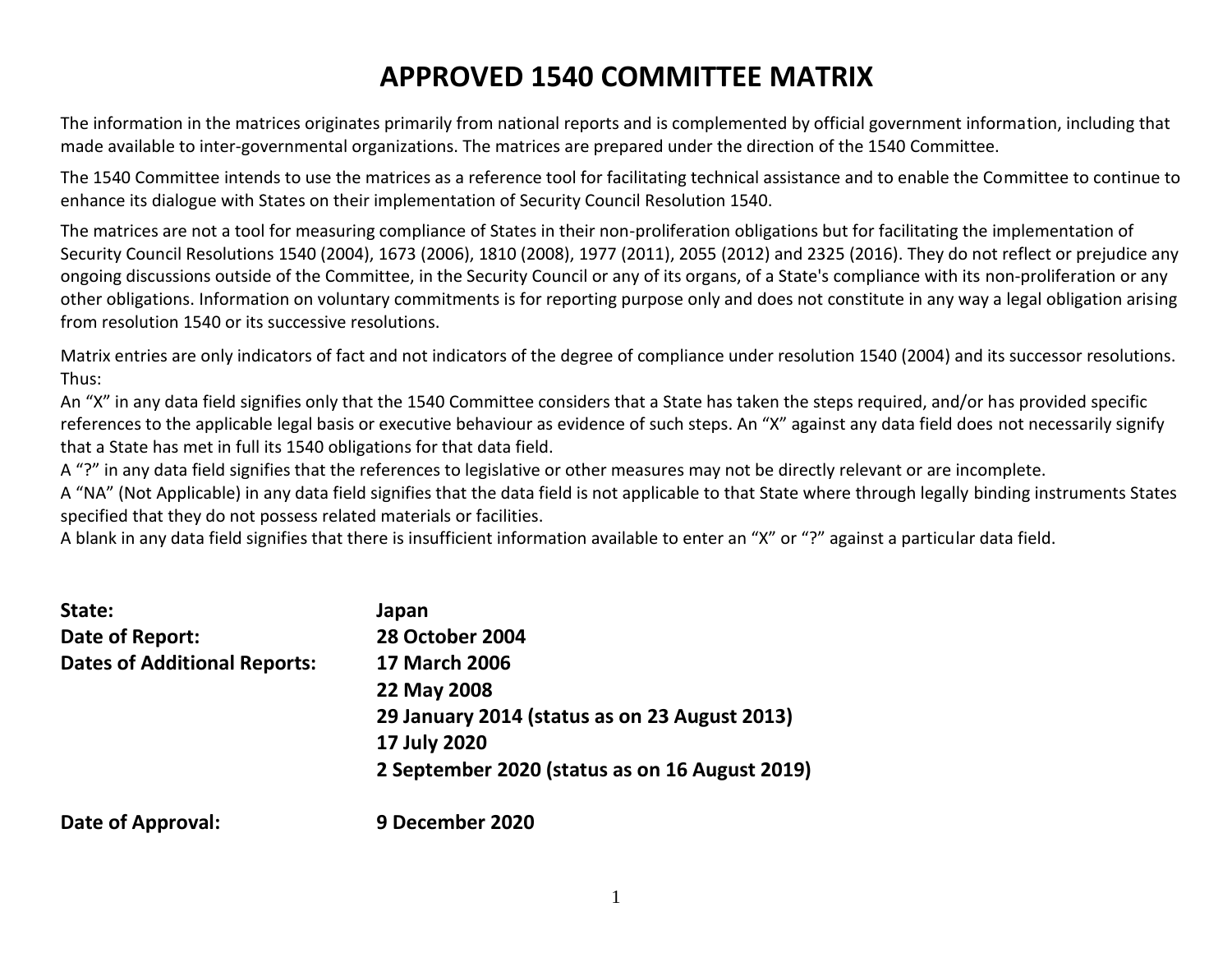### **I. OP 1 and related matters from OP 5, OP 8 (a), (b), (c) and OP10**

|                | <b>Adherence to legally binding</b><br>instruments, membership of<br>organisations, participation<br>in arrangements and<br>statements made. | Relevant information (i.e. signing, deposit of instrument of accession, ratification, etc) |  |  |  |  |  |  |  |  |
|----------------|----------------------------------------------------------------------------------------------------------------------------------------------|--------------------------------------------------------------------------------------------|--|--|--|--|--|--|--|--|
| 1              | Nuclear Non-<br><b>Proliferation Treaty</b><br>(NPT)                                                                                         | Deposit 8 June 1976                                                                        |  |  |  |  |  |  |  |  |
| $\overline{2}$ | Nuclear Weapons Free<br>Zone/ Protocol(s)                                                                                                    |                                                                                            |  |  |  |  |  |  |  |  |
| 3              | International<br>Convention for the<br>Suppression of Acts of<br>Nuclear Terrorism                                                           | Deposit 3 August 2007                                                                      |  |  |  |  |  |  |  |  |
| 4              | Convention on Physical<br>Protection of Nuclear<br>Material (CPPNM)                                                                          | Deposit 28 October 1988                                                                    |  |  |  |  |  |  |  |  |
| 5              | 2005 Amendment to the<br><b>CPPNM</b>                                                                                                        | Deposit 27 June 2014                                                                       |  |  |  |  |  |  |  |  |
| 6              | Comprehensive Nuclear-<br>Test-Ban Treaty (CTBT)<br>(not in force)                                                                           | Deposit 8 July 1997                                                                        |  |  |  |  |  |  |  |  |
| $\overline{7}$ | Chemical Weapons<br>Convention (CWC)                                                                                                         | Deposit 15 September 1995                                                                  |  |  |  |  |  |  |  |  |
| 8              | <b>Biological Weapons</b><br>Convention (BWC)                                                                                                | Deposit 18 June 1982                                                                       |  |  |  |  |  |  |  |  |
| 9              | Geneva Protocol of 1925                                                                                                                      | Deposit 21 May 1970                                                                        |  |  |  |  |  |  |  |  |
| 10             | 1997 International<br>Convention for the<br>Suppression of Terrorist<br>Bombings                                                             | Deposit 16 November 2001                                                                   |  |  |  |  |  |  |  |  |
| 11             | 1999 International<br>Convention for the<br>Suppression of the<br><b>Financing of Terrorism</b>                                              | Deposit 11 June 2002                                                                       |  |  |  |  |  |  |  |  |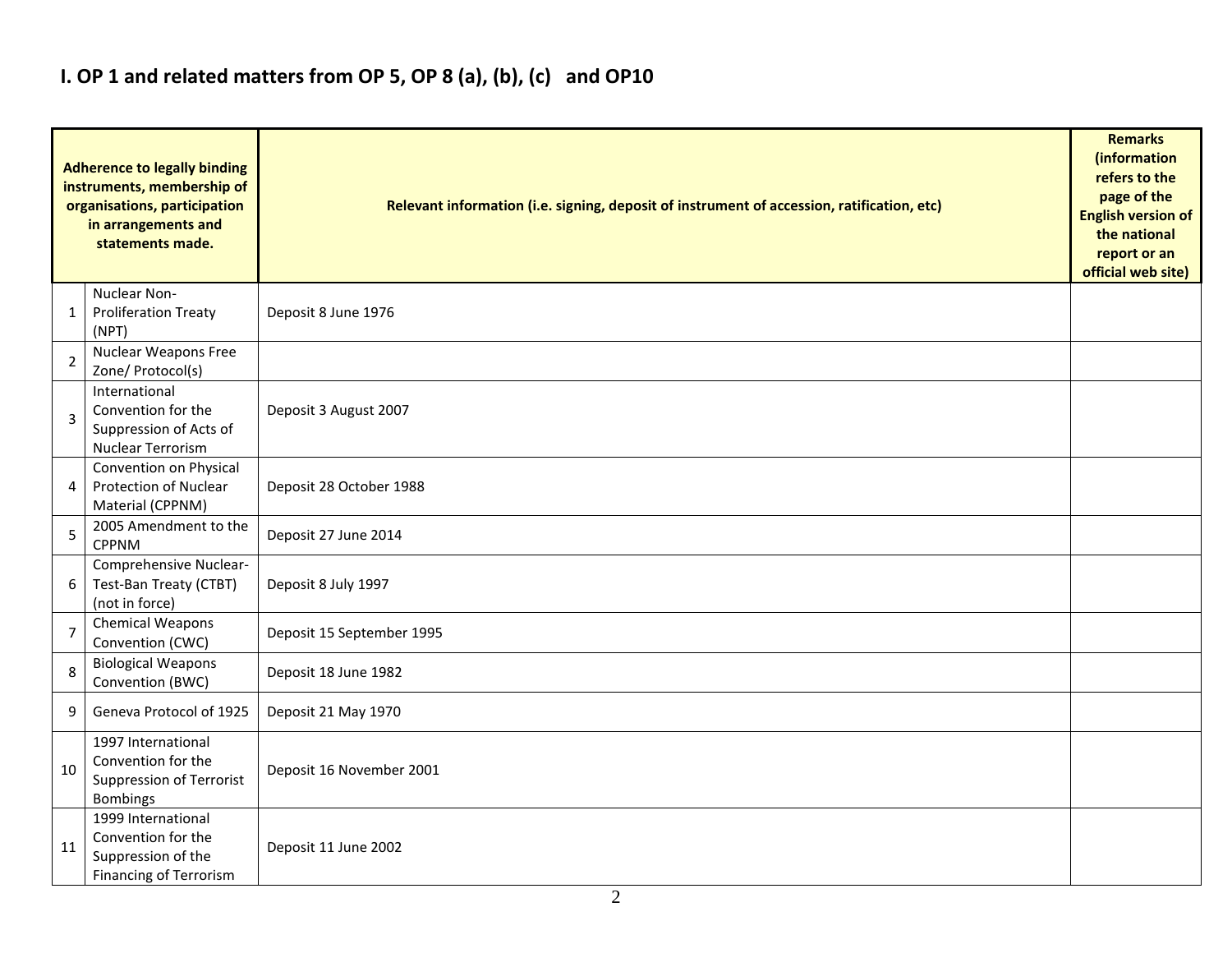| 12 | 2005 Protocol to the<br>Convention for the<br>suppression of unlawful<br>acts against the safety of<br>maritime navigation                               |                                                                                                                                                                                                                                                                                                                                                                         |  |
|----|----------------------------------------------------------------------------------------------------------------------------------------------------------|-------------------------------------------------------------------------------------------------------------------------------------------------------------------------------------------------------------------------------------------------------------------------------------------------------------------------------------------------------------------------|--|
| 13 | 2005 Protocol to the<br>Protocol for the<br>suppression of unlawful<br>acts against the safety of<br>fixed platforms located<br>on the continental shelf |                                                                                                                                                                                                                                                                                                                                                                         |  |
| 14 | 2010 Convention on the<br>Suppression of Unlawful<br>Acts Relating to<br><b>International Civil</b><br>Aviation                                          |                                                                                                                                                                                                                                                                                                                                                                         |  |
| 15 | Other relevant regional<br>legally binding<br>instruments                                                                                                |                                                                                                                                                                                                                                                                                                                                                                         |  |
| 16 | <b>International Atomic</b><br>Energy Agency (IAEA)                                                                                                      | Since 16 July 1957                                                                                                                                                                                                                                                                                                                                                      |  |
| 17 | Directly relevant<br>Arrangements                                                                                                                        | Australia Group (AG)<br>Missile Technology Control Regime (MTCR)<br><b>Nuclear Suppliers Group (NSG)</b><br>Wassenaar Arrangement (WA)<br>Zangger Committee (ZC)<br>Proliferation Security Initiative (PSI)<br>Partner of Global Initiative to Combat Nuclear Terrorism (GICNT)<br><b>WCO SAFE Framework</b><br>Hague Code of Conduct (HCoC)<br>Global Partnership (GP) |  |
| 18 | Statement on non-<br>provision of WMD and<br>related materials to<br>non-State actors                                                                    | State reported that it has not intended and will never intend to provide any form of support to non-State actors as stipulated.                                                                                                                                                                                                                                         |  |
| 19 | Membership in relevant<br>international, regional<br>or sub-regional<br>organisations                                                                    | World Customs Organization (WCO)<br><b>INTERPOL</b><br>World Health Organization (WHO)<br>World Organisation for Animal Health (OIE)<br>International Maritime Organization (IMO)                                                                                                                                                                                       |  |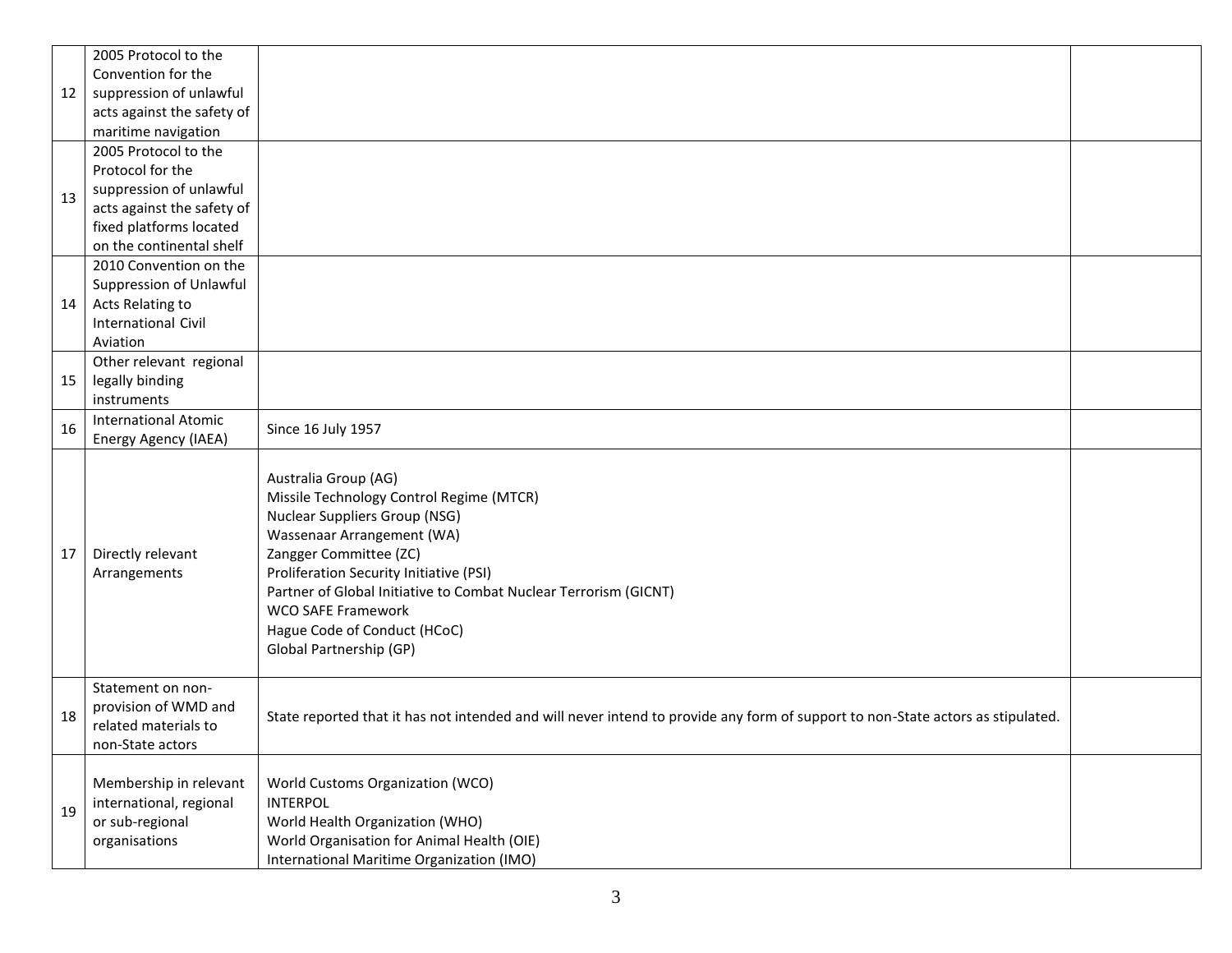|  | The ASEAN Regional Forum (ARF)               |  |
|--|----------------------------------------------|--|
|  | Asia-Pacific Economic Cooperation (APEC)     |  |
|  | Financial Action Task Force (FATF)           |  |
|  | Asia/Pacific Group on Money Laundering (APG) |  |
|  |                                              |  |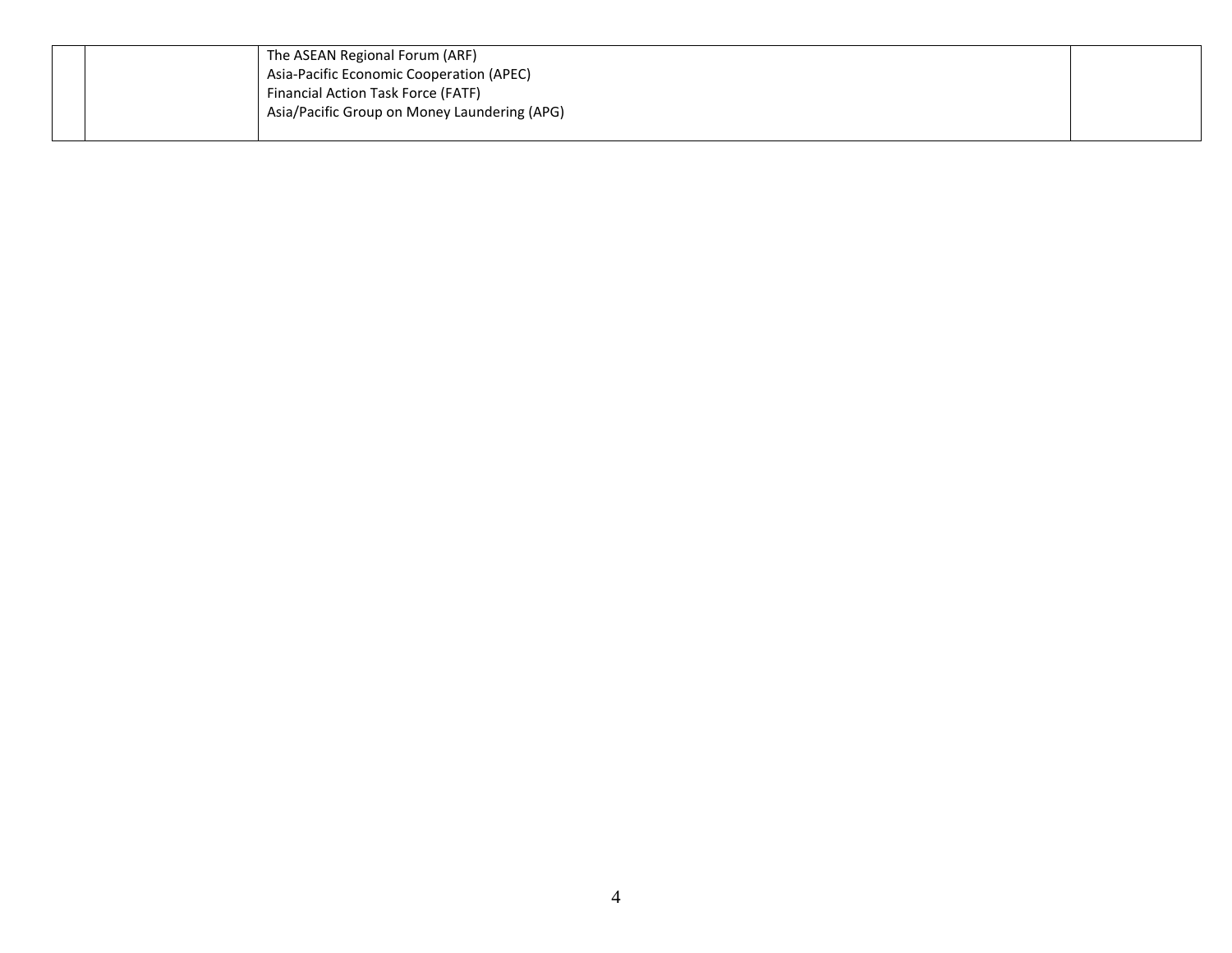#### **II. OP 2 - Nuclear Weapons (NW), Chemical Weapons (CW) and Biological Weapons (BW)**

|                | <b>National legislation which</b><br>prohibits persons or entities     |        |                             |                   | <b>National legal framework</b>                                                                                                                                                                                                                                                                                                                                                                                                                                                                                                                                                                                                                                    |                             |                             |                           | <b>Enforcement and civil/criminal penalties</b>                                                                                                                                                                            |                |
|----------------|------------------------------------------------------------------------|--------|-----------------------------|-------------------|--------------------------------------------------------------------------------------------------------------------------------------------------------------------------------------------------------------------------------------------------------------------------------------------------------------------------------------------------------------------------------------------------------------------------------------------------------------------------------------------------------------------------------------------------------------------------------------------------------------------------------------------------------------------|-----------------------------|-----------------------------|---------------------------|----------------------------------------------------------------------------------------------------------------------------------------------------------------------------------------------------------------------------|----------------|
|                | to engage in one of the<br>following activities and its<br>enforcement | N<br>W | $X$ /?<br>$\mathbf{C}$<br>W | $\mathbf{B}$<br>W | Source document of national implementation<br>law                                                                                                                                                                                                                                                                                                                                                                                                                                                                                                                                                                                                                  | $\mathbf N$<br>$\mathsf{W}$ | $X$ /?<br>$\mathbf{C}$<br>W | $\overline{B}$<br>W       | <b>Source document</b>                                                                                                                                                                                                     | <b>Remarks</b> |
| 1              | manufacture                                                            | X      | Χ                           | $\mathsf{X}$      | NW:<br>Explosives Control Act (Act No. 32 of 1884)<br>Article 3<br>Act on Punishment of Conduct Endangering<br>Human Life by Generating Radiation<br>(Act No. 38 of 2007) Article 4 (production of<br>nuclear fission equipment)<br>CW:<br>The Law concerning Prohibition on Chemical<br>Weapons and Restriction on Specific Materials<br>(No. 65 of 1995) as amended, Article 3<br>BW:<br>The Law on Implementing the Convention on<br>the Prohibition of the Development,<br>Production and Stockpiling of Bacteriological<br>(Biological) and Toxin Weapons and on their<br>Destruction and the Other Conventions (Law<br>No.61 of 1982), as amended, Article 4 | $\mathsf{X}$                | X.                          | $\boldsymbol{\mathsf{X}}$ | NW:<br>Law No. 32 of 1884<br>Law No. 38 of 2007, Article 4<br>CW:<br>Law No. 65 of 1995 as amended, chapter7<br>(penalties)<br>BW:<br>Law No. 61 of 1982, as amended, Articles 9-10                                        |                |
| $\overline{2}$ | acquire                                                                | X      | Χ                           | $\mathsf{X}$      | NW:<br>Reactor Regulation Act (Law No. 166 of 1957),<br>as amended, Article 61: no permission if for<br>non-peaceful purposes<br>Law No. 38 of 2007, Article 8<br>CW:<br>Law No. 65 of 1995 as amended, Article 3<br>acceptance<br>BW:<br>Law No.61 of 1982, as amended, Article 4                                                                                                                                                                                                                                                                                                                                                                                 | X                           | X                           | $\boldsymbol{\mathsf{X}}$ | NW:<br>Law No. 166 of 1957 as amended, Article<br>penalties for mishandling<br>Law No. 38 of 2007<br>CW:<br>Law No. 65 of 1995 as amended, chapter7<br>(penalties)<br>BW:<br>Law No. 61 of 1982, as amended, Articles 9-10 |                |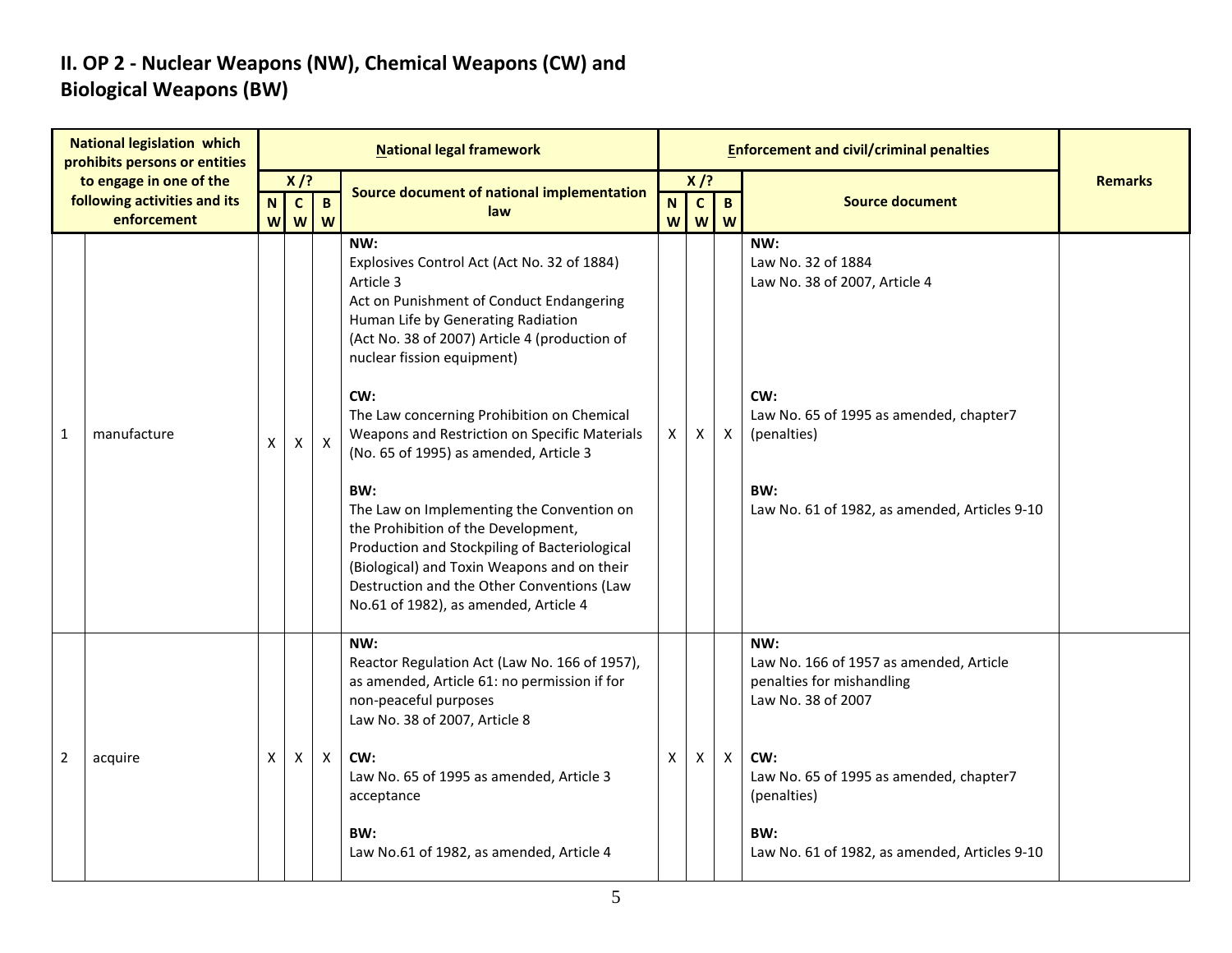| 3 | possess   | Χ | Χ | X            | NW:<br>Law No. 32 of 1884<br>Law No. 38 of 2007, Article 5<br>CW:<br>Law No. 65 of 1995 as amended, Article 3<br>BW:<br>Law No. 61 of 1982, as amended, Article 4                                                                                                                                                                                                                              | X            | X | $\mathsf{X}$              | NW:<br>Law No. 32 of 1884<br>Law No. 38 of 2007, Article 5<br>CW:<br>Law No. 65 of 1995 as amended, chapter7<br>(penalties)<br>BW:<br>Law No. 61 of 1982, as amended, Articles 9-10                                                                                                                                                          |  |
|---|-----------|---|---|--------------|------------------------------------------------------------------------------------------------------------------------------------------------------------------------------------------------------------------------------------------------------------------------------------------------------------------------------------------------------------------------------------------------|--------------|---|---------------------------|----------------------------------------------------------------------------------------------------------------------------------------------------------------------------------------------------------------------------------------------------------------------------------------------------------------------------------------------|--|
| 4 | develop   | X | Χ | $\mathsf{X}$ | NW:<br>Law No. 32 of 1884: within the scope of<br>production, Article 3 (state interpretation)<br>Law No. 38 of 2007, Article 3(3) (state<br>interpretation)<br>CW:<br>Law No. 65 of 1995, Article 3: within the scope<br>of production (state interpretation)<br>BW:<br>Law No. 61 of 1982, as amended, Article 3                                                                             | Χ            | X | $\boldsymbol{\mathsf{X}}$ | NW:<br>Law No. 32 of 1884: within the scope of<br>production, Article 3 (state interpretation)<br>Law No. 38 of 2007, Article 3(3) (state<br>interpretation)<br>CW:<br>Law No. 65 of 1995 as amended, chapter7<br>(penalties): within the scope of production<br>(state interpretation)<br>BW:<br>Law No. 61 of 1982, as amended, Article 10 |  |
| 5 | transport | Χ | Χ | $\mathsf{X}$ | NW:<br>Law No. 32 of 1884: within the scope of<br>possession, import or ordering<br>Law No. 38 of 2007, Article 6 (import and<br>export)<br>CW:<br>Law No. 65 of 1995 as amended, Article 3<br>(within the scope of possession) and Article 17<br>(certification of transport)<br>BW:<br>Law No. 61 of 1982, as amended, Article 4<br>within the scope of possession, transfer or<br>receiving | $\mathsf{X}$ | X | $\mathsf{X}$              | NW:<br>Law No. 32 of 1884: within the scope of<br>possession, import or ordering<br>Law No. 38 of 2007<br>CW:<br>Law No. 65 of 1995 as amended, chapter7<br>(penalties): within the scope of possession<br>BW:<br>Law No. 61 of 1982: within the scope of<br>possession, transfer or receiving                                               |  |
| 6 | transfer  | X | X | X            | NW:<br>Law No. 166 of 1957 as amended, Article 61<br>Law No. 38 of 2007                                                                                                                                                                                                                                                                                                                        | X            | X | Χ                         | NW:<br>Law No. 166 of 1957 as amended, Article                                                                                                                                                                                                                                                                                               |  |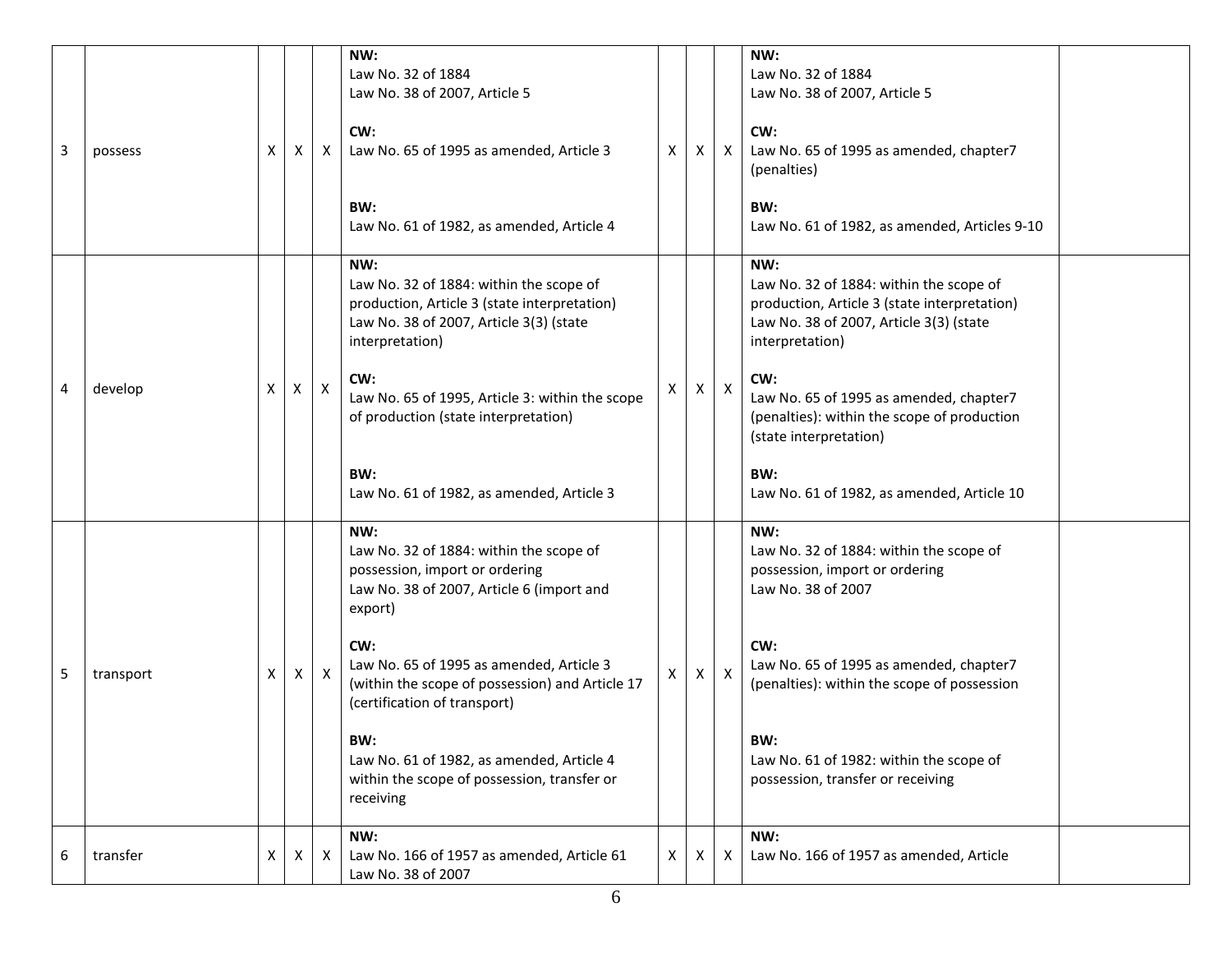|    |                                                                    |    |              |              |                                                                                                                                     |              |   |                           | penalties for mishandling<br>Law No. 38 of 2007                                                           |  |
|----|--------------------------------------------------------------------|----|--------------|--------------|-------------------------------------------------------------------------------------------------------------------------------------|--------------|---|---------------------------|-----------------------------------------------------------------------------------------------------------|--|
|    |                                                                    |    |              |              | CW:<br>Law No. 65 of 1995 as amended, Article 3:<br>within the scope of provide<br>BW:<br>Law No. 61 of 1982, as amended, Article 4 |              |   |                           | CW:<br>Law No. 65 of 1995 as amended, chapter7<br>(penalties)<br>BW:<br>Law No. 61 of 1982, Articles 9-10 |  |
|    |                                                                    |    |              |              | NW:                                                                                                                                 |              |   |                           | NW:                                                                                                       |  |
|    |                                                                    |    |              |              | Law No. 32 of 1884<br>Law No. 38 of 2007, Article 3                                                                                 |              |   |                           | Law No. 32 of 1884<br>Law No. 38 of 2007                                                                  |  |
| 7  | use                                                                | X  | ΧI           | $\mathsf{X}$ | CW:<br>Law No. 65 of 1995, as amended, Article 38                                                                                   | X            | X | $\mathsf{X}$              | CW:<br>Law No. 65 of 1995, as amended, chapter7<br>(penalties)                                            |  |
|    |                                                                    |    |              |              | BW:<br>Law No. 61 of 1982, as amended, Article 4 & 9                                                                                |              |   |                           | BW:<br>Law No. 61 of 1982, as amended, Articles 9-10                                                      |  |
|    |                                                                    |    |              |              | NW:<br>Law No. 38 of 2007, Article 3-6                                                                                              |              |   |                           | NW:<br>Law No. 38 of 2007, Article 3-6                                                                    |  |
| 8  | attempt to engage in<br>abovementioned<br>activities               | X. | $\mathsf{X}$ | X            | CW:<br>Law No. 65 of 1995, as amended, Article 38                                                                                   | X            | Χ | $\boldsymbol{\mathsf{X}}$ | CW:<br>Law No. 65 of 1995, as amended, chapter7<br>(penalties)                                            |  |
|    |                                                                    |    |              |              | BW:<br>Law No. 61 of 1982, as amended, Articles 9-10                                                                                |              |   |                           | BW:<br>Law No. 61 of 1982, as amended, Articles 9-10                                                      |  |
| 9  | participate as an<br>accomplice in<br>abovementioned<br>activities | X  | $\times$     | $\mathsf{X}$ | NW/CW/BW:<br>Law No. 45 of 1908 (Penal Code), Article 60-65<br>(complicity), with Article 8 (application of<br>general provisions)  | $\mathsf{X}$ | X | $\mathsf{X}$              | NW/CW/BW:<br>Law No. 45 of 1908 (Penal Code)                                                              |  |
| 10 | assist in<br>abovementioned<br>activities                          | Χ  | X            | X            | NW/CW/BW:<br>Law No. 45 of 1908 (Penal Code), Article 60-65<br>(complicity), with Article 8                                         | $\mathsf{X}$ | X | $\pmb{\times}$            | NW/CW/BW:<br>Law No. 45 of 1908 (Penal Code)                                                              |  |
| 11 | finance<br>abovementioned                                          | Χ  | X            | $\mathsf{X}$ | NW/CW/BW:<br>Act on Punishment of Financing to Offences of                                                                          | X            | х | $\mathsf{X}$              | NW/CW/BW:<br>Law No. 67 of 2002 on terrorist financing                                                    |  |
|    | activities                                                         |    |              |              | Public Intimidation (Law No.67 of 2002) on                                                                                          |              |   |                           | No. 228 of 1949 as amended, Chapter 9(for                                                                 |  |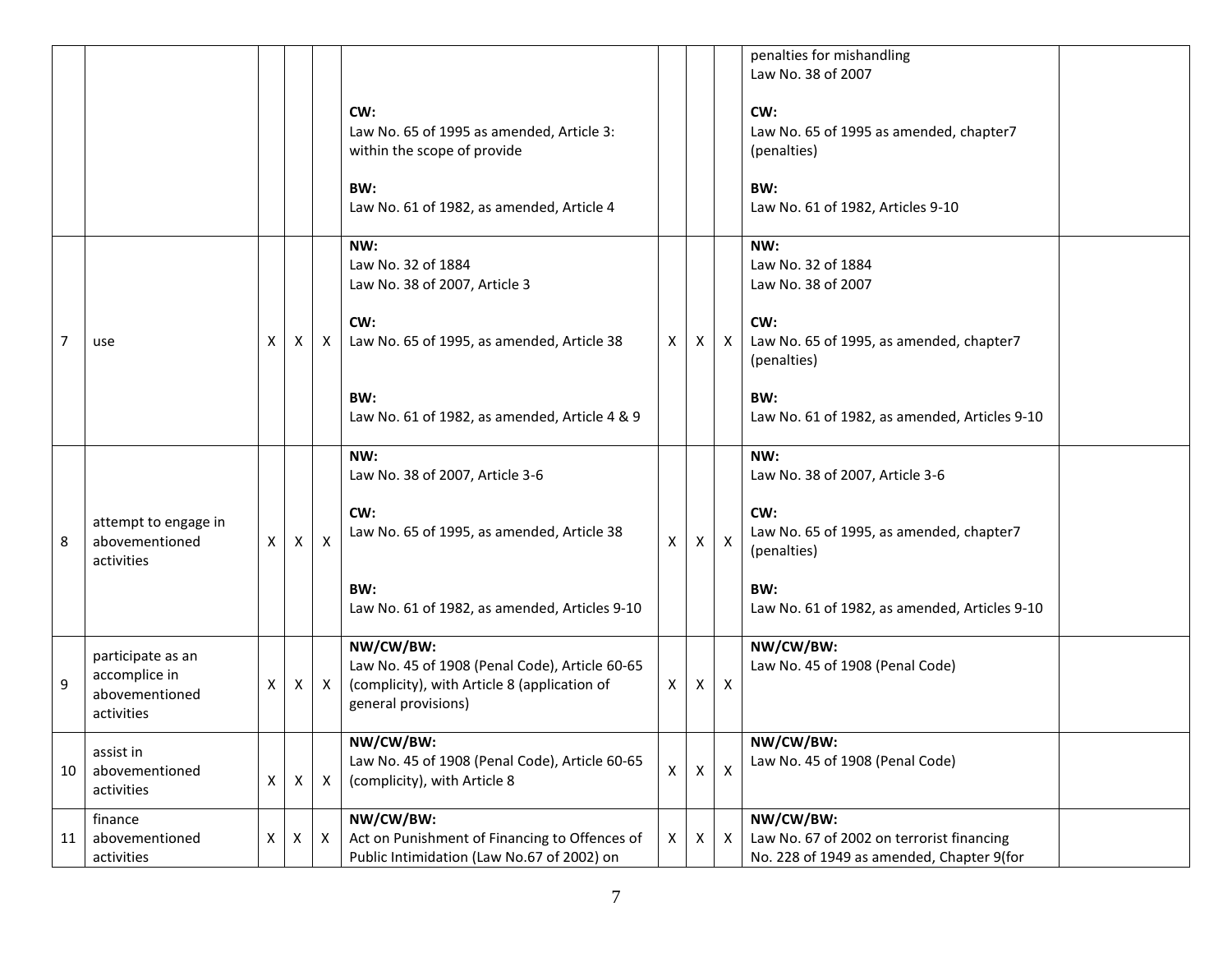|                                                                        |              |              |              | terrorist financing<br>FEFTA (No. 228 of 1949 as amended), Article 16<br>and 21 (for implementation of sanctions)<br>CW:<br>Act on Prevention of Bodily Harm by Sarin and<br>Similar Substances (Act No. 78 of 1995), Article<br>7 (state interpretation) |   |   |              | implementation of sanctions)<br>CW:<br>Act No. 78 of 1995, Article 7 (state<br>interpretation)                                                                           |  |
|------------------------------------------------------------------------|--------------|--------------|--------------|-----------------------------------------------------------------------------------------------------------------------------------------------------------------------------------------------------------------------------------------------------------|---|---|--------------|--------------------------------------------------------------------------------------------------------------------------------------------------------------------------|--|
| abovementioned<br>12<br>activities related to<br>means of delivery $1$ | $\mathsf{X}$ | $\mathsf{X}$ | $\mathsf{X}$ | NW:<br>Law No. 32 of 1884, Article 3 (state<br>interpretation)<br>CW:<br>Law No. 65 of 1995, as amended, Article 3(4)<br>BW:<br>Law No. 61 of 1982, as amended, Article 2                                                                                 | X | X | $\mathsf{X}$ | NW:<br>Law No. 32 of 1884, Article 3 (state<br>interpretation)<br>CW:<br>Law No. 65 of 1995, as amended, chapter7<br>(penalties)<br>BW:<br>Law No. 61 of 1982, Article 9 |  |

1. Means of delivery: missiles, rockets and other unmanned systems capable of delivering nuclear, chemical, or biological weapons that are specially designed for such use.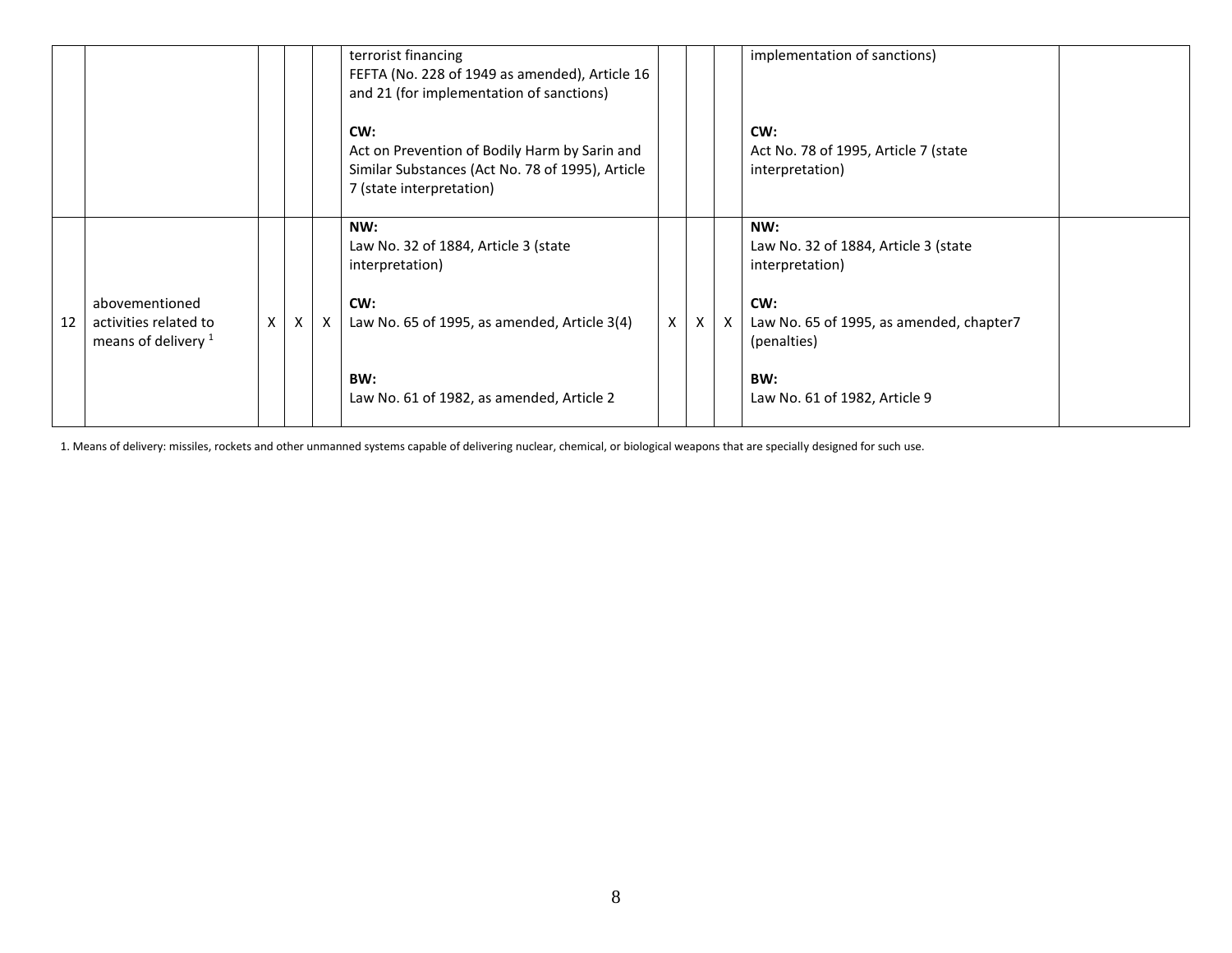#### **III. OP 3 (a) and (b) - Account for/Secure/Physically protect NW, CW and BW, including Related Materials <sup>2</sup>**

|              | <b>Measures to establish</b><br>domestic controls to prevent                  |        |                    |              | National legal and/or regulatory framework                                                                                                                                                                                                                                                                                                                                                                                                                                                                                                                                                                                                                                                                                                                                                                                                                                                                                                                                                                                                                                                                                                                                                                                                          |        |                   |              | <b>Enforcement and civil/criminal penalties</b>                                                                                                                                                                                                                                                                                                                                        |                |
|--------------|-------------------------------------------------------------------------------|--------|--------------------|--------------|-----------------------------------------------------------------------------------------------------------------------------------------------------------------------------------------------------------------------------------------------------------------------------------------------------------------------------------------------------------------------------------------------------------------------------------------------------------------------------------------------------------------------------------------------------------------------------------------------------------------------------------------------------------------------------------------------------------------------------------------------------------------------------------------------------------------------------------------------------------------------------------------------------------------------------------------------------------------------------------------------------------------------------------------------------------------------------------------------------------------------------------------------------------------------------------------------------------------------------------------------------|--------|-------------------|--------------|----------------------------------------------------------------------------------------------------------------------------------------------------------------------------------------------------------------------------------------------------------------------------------------------------------------------------------------------------------------------------------------|----------------|
|              | the proliferation of NW, CW,                                                  |        | $X$ /?             |              |                                                                                                                                                                                                                                                                                                                                                                                                                                                                                                                                                                                                                                                                                                                                                                                                                                                                                                                                                                                                                                                                                                                                                                                                                                                     |        | $X$ /?            |              |                                                                                                                                                                                                                                                                                                                                                                                        | <b>Remarks</b> |
|              | <b>BW, and their means of</b><br>delivery; controls over<br>related materials | N<br>W | $\mathbf{C}$<br>W  | B<br>W       | <b>Source document</b>                                                                                                                                                                                                                                                                                                                                                                                                                                                                                                                                                                                                                                                                                                                                                                                                                                                                                                                                                                                                                                                                                                                                                                                                                              | N<br>W | $\mathbf{C}$<br>W | B<br>W       | <b>Source document</b>                                                                                                                                                                                                                                                                                                                                                                 |                |
| $\mathbf{1}$ | Measures to account for<br>production                                         | X      | $\pmb{\mathsf{X}}$ | $\mathsf{X}$ | NW:<br>Act on the Regulation of Nuclear Source<br>Material, Nuclear Fuel Material and Reactors<br>(No. 166 of 1957) as amended through 2019,<br>Articles 3(refining), 11(refining record),<br>13(fabricating & enrichment), 21(fabricating &<br>enrichment record), 23(install and operation of<br>research and test reactors), 34(research and<br>test reactor record), 43-3-5 (install and<br>operation of power reactors), 43-3-21(power<br>reactors record), 44(reprocessing),<br>47(reprocessing record)<br>INFCIRC/255<br>CW:<br>The Law concerning Prohibition on Chemical<br>Weapons and Restriction on Specific Materials<br>(No. 65 of 1995) as amended, Article 21-22,<br>Chapter IV<br>BW:<br>Law No.61 of 1982, as amended, Article 5:<br>reports to competent Ministers<br>Cabinet Order for the Enforcement of the Law<br>on Implementing the Convention on the<br>Prohibition of the Development, Production<br>and Stockpiling of Bacteriological (Biological)<br>and Toxin Weapons and on Their Destruction<br>(Cabinet Order No. 396 of 1 December 1995)<br>Act on Prevention of Infectious Diseases and<br>Medical Care for Patients with Infectious<br>Diseases (Law No.114 of 1998), as amended<br>through 2014, Article 56-6 | X      | $\mathsf{X}$      | $\mathsf{X}$ | NW:<br>Law No. 166 of 1957 as amended, Chapter 8<br>(penalties)<br>CW:<br>Law No. 65 of 1995 as amended, chapter7<br>(penalties)<br>BW:<br>Law No. 61 of 1982, as amended, Article 12:<br>failing to make a report in accordance with the<br>law or making a false report is punishable<br>Cabinet Order No. 396 of 1 December 1995<br>identifies the relevant implementing Ministries |                |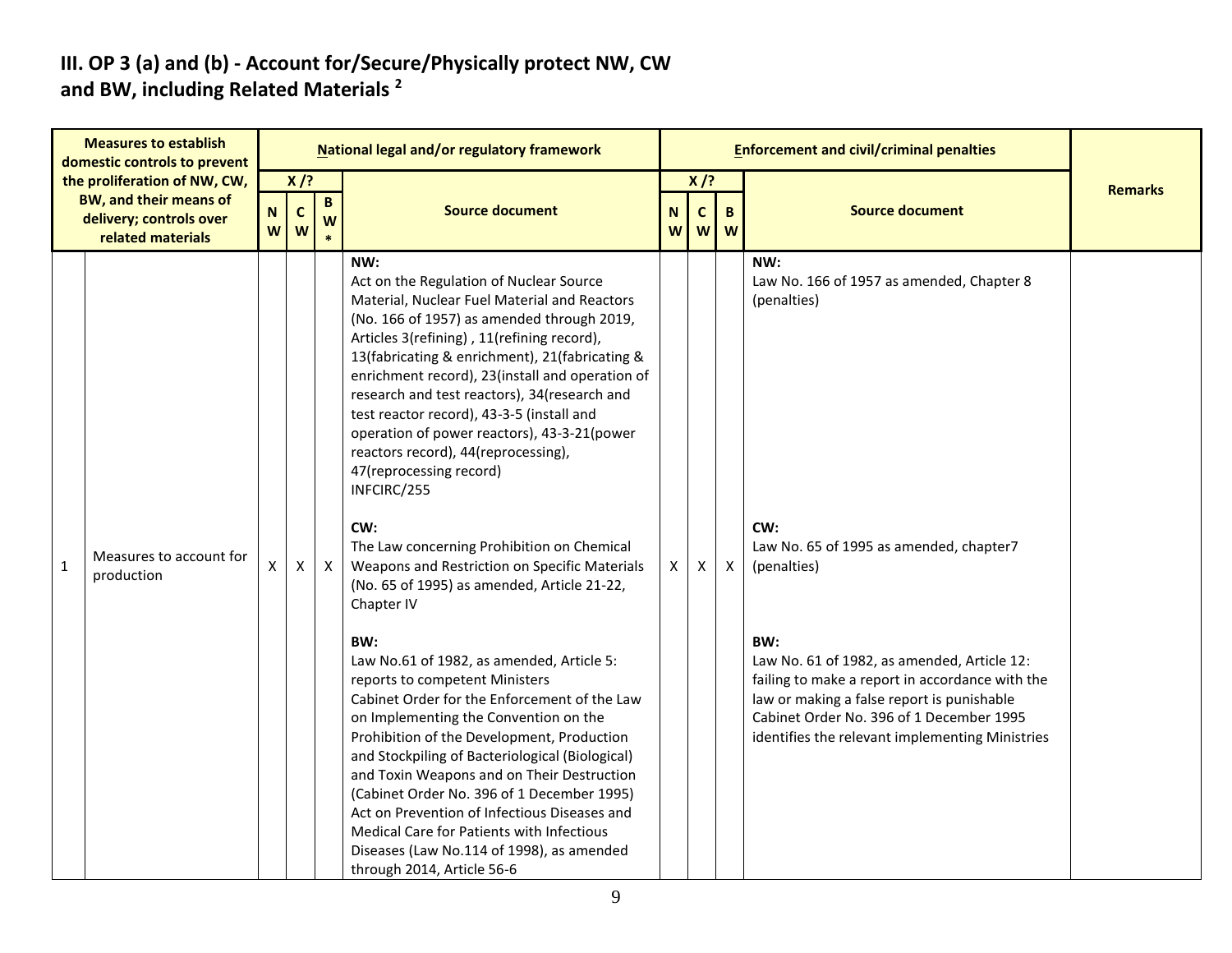|                |                                    |    |              |                           | Ordinance of the Ministry of Health, Labour<br>and Welfare (MHLT) (Ordinance No.99 of 1998)                                                                                                                                                                                                                                                                                                                                                       |   |    |              |                                                                                                                                                                                                                            |  |
|----------------|------------------------------------|----|--------------|---------------------------|---------------------------------------------------------------------------------------------------------------------------------------------------------------------------------------------------------------------------------------------------------------------------------------------------------------------------------------------------------------------------------------------------------------------------------------------------|---|----|--------------|----------------------------------------------------------------------------------------------------------------------------------------------------------------------------------------------------------------------------|--|
| $\overline{2}$ | Measures to account for<br>use     | X  | $\mathsf{x}$ | $\mathsf{X}$              | NW:<br>Law No. 166 of 1957 as amended, Articles<br>52(use of nuclear fuel materials), 56-2(record),<br>57-7, 61-3(use international controlled<br>material), 61-7 (record of international<br>controlled material), 61-8(accounting of<br>international controlled material), 61-8-<br>2(safeguard inspection)<br>INFCIRC/255<br>CW:<br>Law No. 65 of 1995, as amended, Articles 21<br>and 22<br>BW:<br>Law No.61 of 1982, as amended, Article 5: | Х | X  | $\mathsf{X}$ | NW:<br>Law No. 166 of 1957, as amended Chapter 8<br>(penalties)<br>CW:<br>Law No. 65 of 1995, as amended, chapter7<br>(penalties)<br>BW:<br>Law No. 61 of 1982: failing to make a report in                                |  |
|                |                                    |    |              |                           | reports to competent Ministers<br>Cabinet Order No. 396 of 1 December 1995<br>Law No.114 of 1998, as amended, Articles 56-<br>3(test and research), 56-23 (record keeping)<br>Ordinance No.99 of 1998                                                                                                                                                                                                                                             |   |    |              | accordance with the law or making a false report<br>is punishable<br>Cabinet Order No. 396 of 1 December 1995<br>identifies the relevant implementing Ministries                                                           |  |
|                |                                    |    |              |                           | NW:<br>Law No. 166 of 1957 as amended, Article 43-<br>4(interim storage of spent fuel), 43-17(spent<br>fuel record), 52(storage facilities), 61-3(5)<br>(interim storage of international controlled<br>material), 61-7, 61-8, 61-8-2,<br>INFCIRC/255                                                                                                                                                                                             |   |    |              | NW:<br>Law No. 166 of 1957, as amended Chapter 8<br>(penalties)                                                                                                                                                            |  |
| $\overline{3}$ | Measures to account for<br>storage | X. | X            | $\boldsymbol{\mathsf{X}}$ | CW:<br>Law No. 65 of 1995 as amended, Article 16<br>Ordinance for Enforcement of Law No. 65 of<br>1995 (Ordinance No. 40 of 1995)                                                                                                                                                                                                                                                                                                                 | X | X. | X            | CW:<br>Law No. 65 of 1995 as amended, chapter7<br>(penalties)                                                                                                                                                              |  |
|                |                                    |    |              |                           | BW:<br>Law No.61 of 1982, as amended, Article 5:<br>reports to competent Ministers<br>Cabinet Order No. 396 of 1 December 1995<br>Law No.114 of 1998, as amended, Articles 56-3<br>(Class I), 56-6 (Class II), 56-16 (Class III), 56-23,                                                                                                                                                                                                          |   |    |              | BW:<br>Law No. 61 of 1982: failing to make a report in<br>accordance with the law or making a false report<br>is punishable<br>Cabinet Order No. 396 of 1 December 1995<br>identifies the relevant implementing Ministries |  |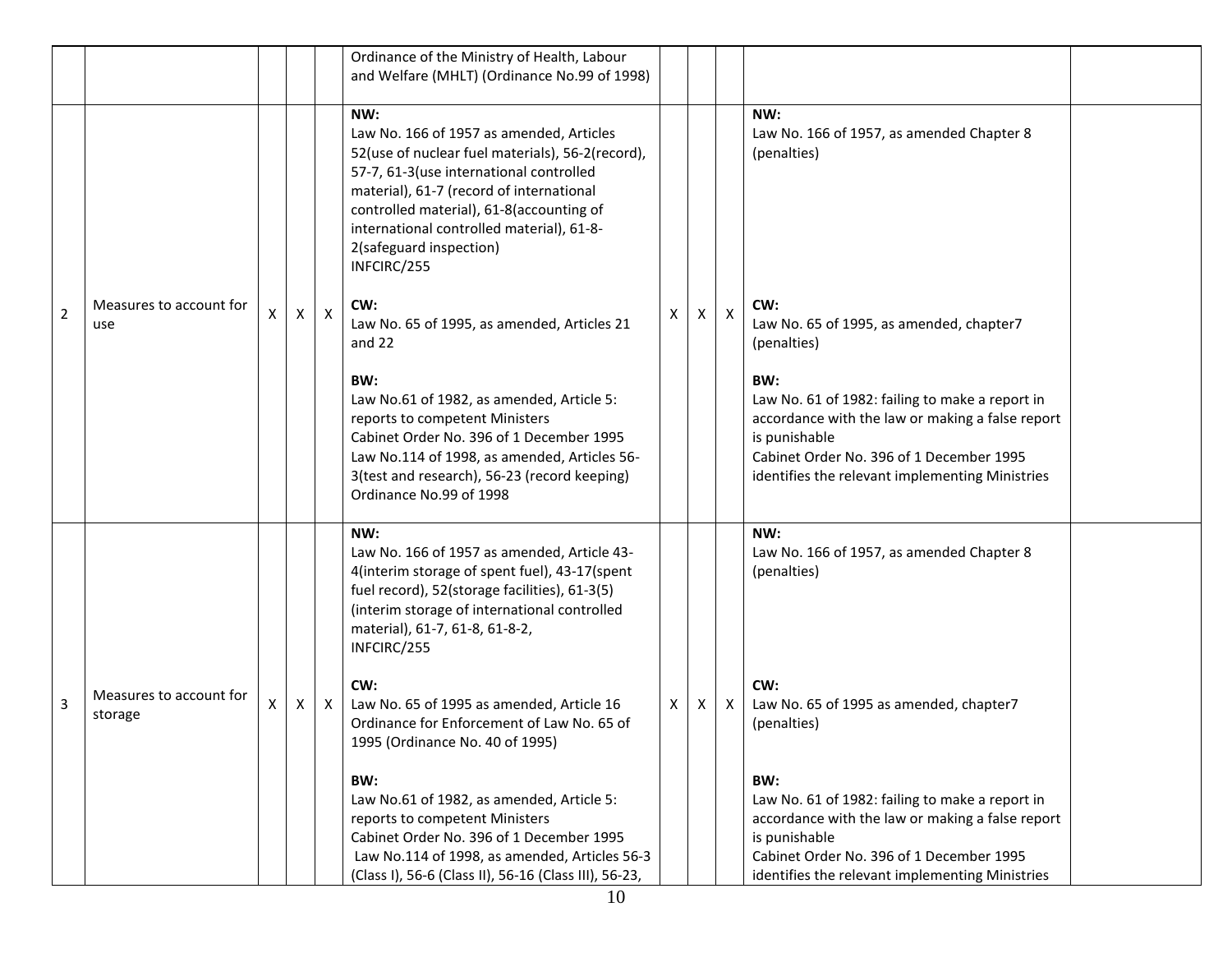|   |                                      |    |   |              |                                                                                                                                                                                                                                                                                                                             |              |                |              | Law No. 114 of 1998, as amended                                                                                                                                                                                                                               |  |
|---|--------------------------------------|----|---|--------------|-----------------------------------------------------------------------------------------------------------------------------------------------------------------------------------------------------------------------------------------------------------------------------------------------------------------------------|--------------|----------------|--------------|---------------------------------------------------------------------------------------------------------------------------------------------------------------------------------------------------------------------------------------------------------------|--|
|   |                                      |    |   |              | NW:<br>Law No. 166 of 1957 as amended, Articles 59<br>(shipment), 59-2                                                                                                                                                                                                                                                      |              |                |              | NW:<br>Law No. 166 of 1957, as amended Chapter 8<br>(penalties)<br>Ministry of Land, Infrastructure, Transport and<br>Tourism                                                                                                                                 |  |
| 4 | Measures to account for<br>transport | X. | X | $\times$     | CW:<br>Law No. 65 of 1995 as amended, Article 17                                                                                                                                                                                                                                                                            | X.           | X.             | $\mathsf{x}$ | CW:<br>Law No. 65 of 1995 as amended, chapter7<br>(penalties)                                                                                                                                                                                                 |  |
|   |                                      |    |   |              | BW:<br>Law No.61 of 1982 as amended, Article 5:<br>reports to competent Ministers<br>Cabinet Order No. 396 of 1 December 1995<br>Law No. 114 of 1998, as amended, Articles 56-3<br>and 56-5                                                                                                                                 |              |                |              | BW:<br>Law No. 61 of 1982: failing to make a report in<br>accordance with the law or making a false report<br>is punishable<br>Cabinet Order No. 396 of 1 December 1995<br>identifies the relevant implementing Ministries<br>Law No. 114 of 1998, as amended |  |
|   |                                      |    |   |              | NW:<br>Law No. 166 of 1957 as amended, Article 11-<br>2(refining facilities), 12-2, 21-2(fabricating and<br>enrichment), 22-6, 35 (research and test<br>reactors), 37, 43-2, 43-3-22(2)(power reactors),<br>43-3-27, 43-18(storage of spent fuel), 43-25,<br>48(reprocessing), 50-3, 57-2(use of nuclear fuel<br>materials) |              |                |              | NW:<br>Law No. 166 of 1957 as amended punishes<br>mishandling, Chapter 8 (penalties)                                                                                                                                                                          |  |
| 5 | Measures to secure<br>production     | X  | X | $\mathsf{X}$ | CW:<br>Law No. 65 of 1995 as amended, Articles3(3)-<br>9,21-23 (state interpretation of provision<br>related to inspection of reported substances)<br>Act No. 45 of 1907, Article235                                                                                                                                        | $\mathsf{X}$ | $\mathsf{X}^-$ | $\mathsf{x}$ | CW:<br>Law No. 65 of 1995 as amended, chapter7<br>(penalties)<br>Act No. 45 of 1907, Article235                                                                                                                                                               |  |
|   |                                      |    |   |              | BW:<br>Law No. 114 of 1998, as amended, Article 56-<br>25; Ordinance No. 99 of 1998<br>Ministry of Health, Labour and Welfare<br>guidelines to control viruses and bacteria                                                                                                                                                 |              |                |              | BW:<br>Prevention of Infectious Diseases and Medical<br>Care for Infectious Patients Act (Law No. 114 of<br>1998)<br>Action Plan for prevention of Terrorism of 10<br>December 2004                                                                           |  |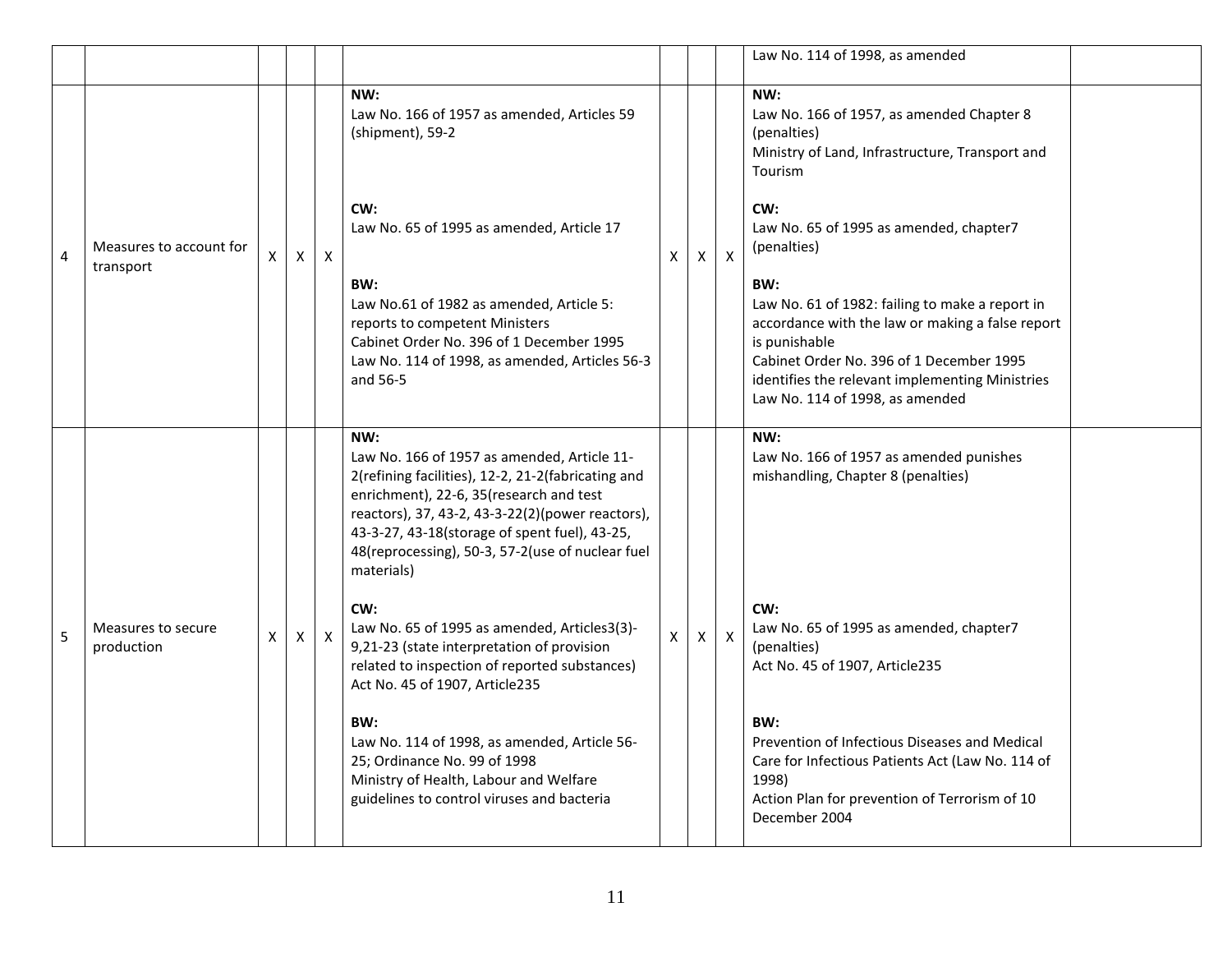| 6              | Measures to secure use          | X | X | $\boldsymbol{\mathsf{X}}$ | NW:<br>Law No. 166 of 1957 as amended, Article 11-<br>2(refining facilities), 12-2, 21-2(fabricating and<br>enrichment), 22-6, 35(research and test<br>reactors), 37, 43-2, 43-3-22(2)(power reactors),<br>43-3-27, 43-18(storage of spent fuel), 43-25,<br>48(reprocessing), 50-3, 56-3(use of nuclear fuel<br>materials), 57-2<br>CW:<br>Law No. 65 of 1995 as amended,<br>Articles3(3), 10-12, 16, 21-23 (state<br>interpretation of provision related to<br>inspection of reported substances)<br>Act No. 45 of 1907, Article235<br>BW:<br>Law No. 114 of 1998, as amended, Article 56-<br>25; Ordinance No. 99 of 1998<br>Ministry of Health, Labour and Welfare<br>guidelines to control viruses and bacteria | X. | X | $\mathsf{X}$ | NW:<br>Law No. 166 of 1957 as amended punishes<br>mishandling, Chapter 8 (penalties)<br>CW:<br>Law No. 65 of 1995 as amended, chapter7<br>(penalties)<br>Act No. 45 of 1907, Article235<br>BW:<br>Law No. 114 of 1998<br>Action Plan for prevention of Terrorism of 10<br>December 2004 |  |
|----------------|---------------------------------|---|---|---------------------------|---------------------------------------------------------------------------------------------------------------------------------------------------------------------------------------------------------------------------------------------------------------------------------------------------------------------------------------------------------------------------------------------------------------------------------------------------------------------------------------------------------------------------------------------------------------------------------------------------------------------------------------------------------------------------------------------------------------------|----|---|--------------|-----------------------------------------------------------------------------------------------------------------------------------------------------------------------------------------------------------------------------------------------------------------------------------------|--|
| $\overline{7}$ | Measures to secure<br>storage   | X | X | $\mathsf{X}$              | NW:<br>Law No. 166 of 1957 as amended, Articles 11-<br>2(refining facilities), 12-2, 21-2(fabricating and<br>enrichment), 22-6, 35(research and test<br>reactors), 37, 43-2, 43-3-22(2)(power reactors),<br>43-3-27, 43-18(storage of spent fuel), 43-20,<br>43-25, 48(reprocessing), 50-3, 56-3(use of<br>nuclear fuel materials), 57-2, 60 (storage<br>contractor)<br>CW:<br>Law No. 65 of 1995 as amended, Article 16(2)<br>BW:<br>Law No. 114 of 1998, as amended, Article 56-<br>25; Ordinance No. 99 or 1998<br>Ministry of Health, Labour and Welfare<br>guidelines to control viruses and bacteria<br>NW:                                                                                                   | X  | X | X            | NW:<br>Law No. 166 of 1957 as amended punishes<br>mishandling, Chapter 8 (penalties)<br>CW:<br>Law No. 65 of 1995 as amended, chapter7<br>(penalties)<br>BW:<br>Law No. 114 of 1998<br>Action Plan for prevention of Terrorism of 10<br>December 2004<br>NW:                            |  |
| 8              | Measures to secure<br>transport | Χ |   | X                         | Law No. 166 of 1957 as amended, Article 59                                                                                                                                                                                                                                                                                                                                                                                                                                                                                                                                                                                                                                                                          | X  | X | X            | Law No. 166 of 1957 as amended punishes<br>mishandling, Chapter 8 (penalties)                                                                                                                                                                                                           |  |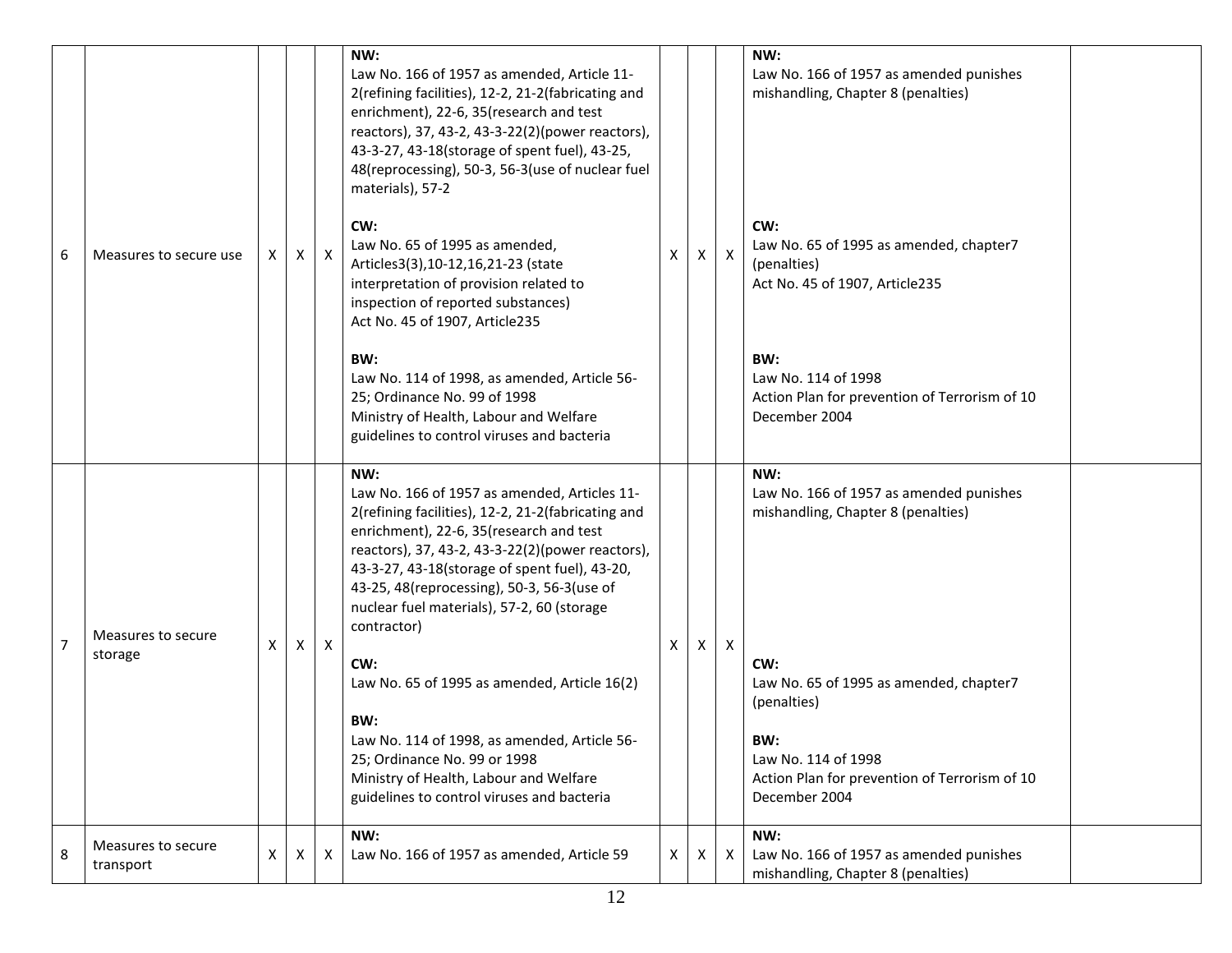|    |                                 |   |          |              | CW:<br>Law No. 65 of 1995 as amended, Article 17(2)<br>BW:<br>Law No. 114 of 1998, as amended, Article 56-<br>25; Ordinance No. 99 of 1998, Article 31-36<br>Ministry of Health, Labour and Welfare<br>guidelines to control viruses and bacteria                                                                                                                                                                                                                                                                                                                                                                               |          |   |              | CW:<br>Law No. 65 of 1995 as amended, chapter7<br>(penalties)<br>BW:<br>Law No. 114 of 1998<br>Action Plan for prevention of Terrorism of 10<br>December 2004                                                                                                                                                                                                                                                                 |
|----|---------------------------------|---|----------|--------------|---------------------------------------------------------------------------------------------------------------------------------------------------------------------------------------------------------------------------------------------------------------------------------------------------------------------------------------------------------------------------------------------------------------------------------------------------------------------------------------------------------------------------------------------------------------------------------------------------------------------------------|----------|---|--------------|-------------------------------------------------------------------------------------------------------------------------------------------------------------------------------------------------------------------------------------------------------------------------------------------------------------------------------------------------------------------------------------------------------------------------------|
| 9  | Physical protection<br>measures | X | $\times$ | $\mathsf{X}$ | NW:<br>Law No. 166 of 1957, amended in December<br>2005 in accordance with the IAEA, Article 11-<br>2(refining facilities), 12-2, 21-2(fabricating and<br>enrichment), 22-6, 35 (research and test<br>reactors), 43-2, 43-3-22(2)(power reactors), 43-<br>3-27, 43-18(storage of spent fuel), 43-20, 43-<br>25, 48(reprocessing), 50, 50-3, 56-3(use of<br>nuclear fuel materials), 57-2<br>CW:<br>Law No. 65 of 1995 as amended, Article 16(2)<br>BW:<br>Ministry of Health, Labour and Welfare<br>guidelines<br>Law No. 114 of 1998, as amended, Article 56-<br>24; Ordinance No. 99 of 1998, Articles 31-27,<br>31-28, 31-29 | X        | X | $\mathsf{X}$ | NW:<br>Law No. 166 of 1957 as amended punishes<br>mishandling, Chapter 8 (penalties)<br>CW:<br>Ministry of Economy, Trade, and Industry may<br>inspect<br>BW:<br>Law No. 114 of 1998                                                                                                                                                                                                                                          |
| 10 | <b>Personnel Reliability</b>    | X | X        | X            | NW:<br>Law No. 166 of 1957 as amended, Articles<br>5(refining), 15(fabricating, enrichment),<br>25(research and test reactor), 41(2), 43-3-<br>7(power reactor), 43-6(storage of spent fuel),<br>44-3(reprocess), 54(use for nuclear materials),<br>61-4(international controlled material)<br>The Ordinance of the Nuclear Regulation<br>Authority Concerning the Installation and<br>Operation of Commercial Power Reactors,<br>Article 91 (2) (v)                                                                                                                                                                            | $\times$ | X | X            | NW:<br>Law No. 166 of 1957 as amended, Chapter 8<br>(penalties), and Articles 40 (1), 43-3-26 (1), 22-2<br>$(1)$ , 43-22 $(1)$ , 50-2 $(1)$ , 51-20 $(1)$ , 43-3-28 $(1)$<br>12-3 (1), 22-7 (1), 43-3 (1), 43-3-28 (1), 43-26<br>$(1), 50-4 (1), 51-24 (1) 57-3 (1)$<br>The Ordinance of the Nuclear Regulation<br>Authority Concerning the Installation and<br>Operation of Commercial Power Reactors,<br>Article 91 (2) (v) |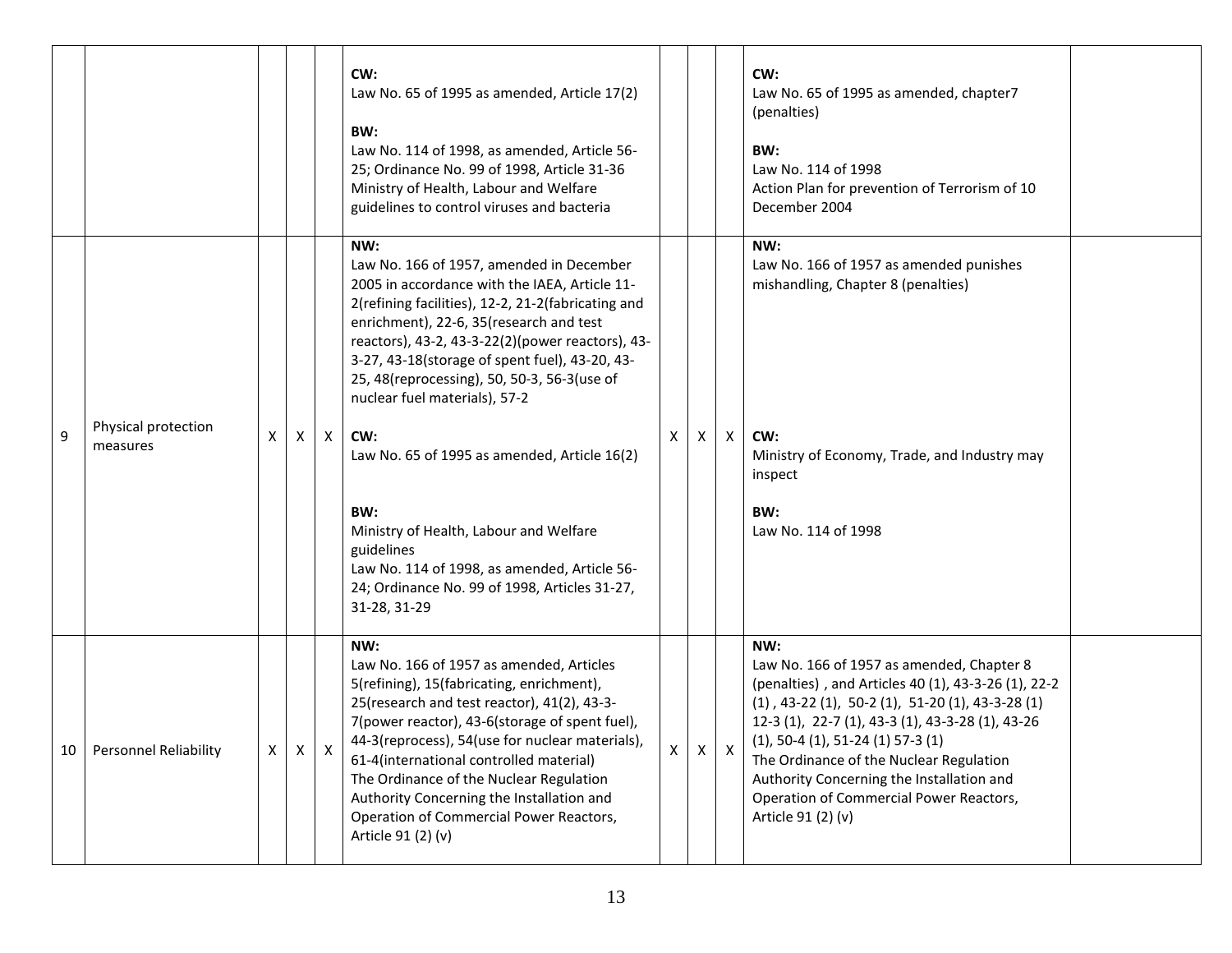|  |  | CW:<br>Law No. 65 of 1995 as amended, Article<br>5,9,11,12; Ordinance 40 of 1995, Article 2-2 |  | CW:<br>Law No. 65 of 1995 as amended, chapter7<br>(penalties) |  |
|--|--|-----------------------------------------------------------------------------------------------|--|---------------------------------------------------------------|--|
|  |  | BW:<br>Law No. 114 of 1998, as amended, Article 56-7<br>(Class II Pathogens)                  |  | BW:<br>Law No. 114 of 1998, as amended                        |  |

2. Related materials: materials, equipment and technology covered by relevant multilateral treaties and arrangements, or included on national control lists, which could be used for the design, development, production or use of nuclear, chemical and biological weapons and their means of delivery.

\* Information required in this section may also be available in the State's Confidence Building Measures report, if submitted to the BWC Implementation Support Unit (online at: [http://www.unog.ch/80256EE600585943/\(httpPages\)/4FA4DA37A55C7966C12575780055D9E8?OpenDocument\)](http://www.unog.ch/80256EE600585943/(httpPages)/4FA4DA37A55C7966C12575780055D9E8?OpenDocument)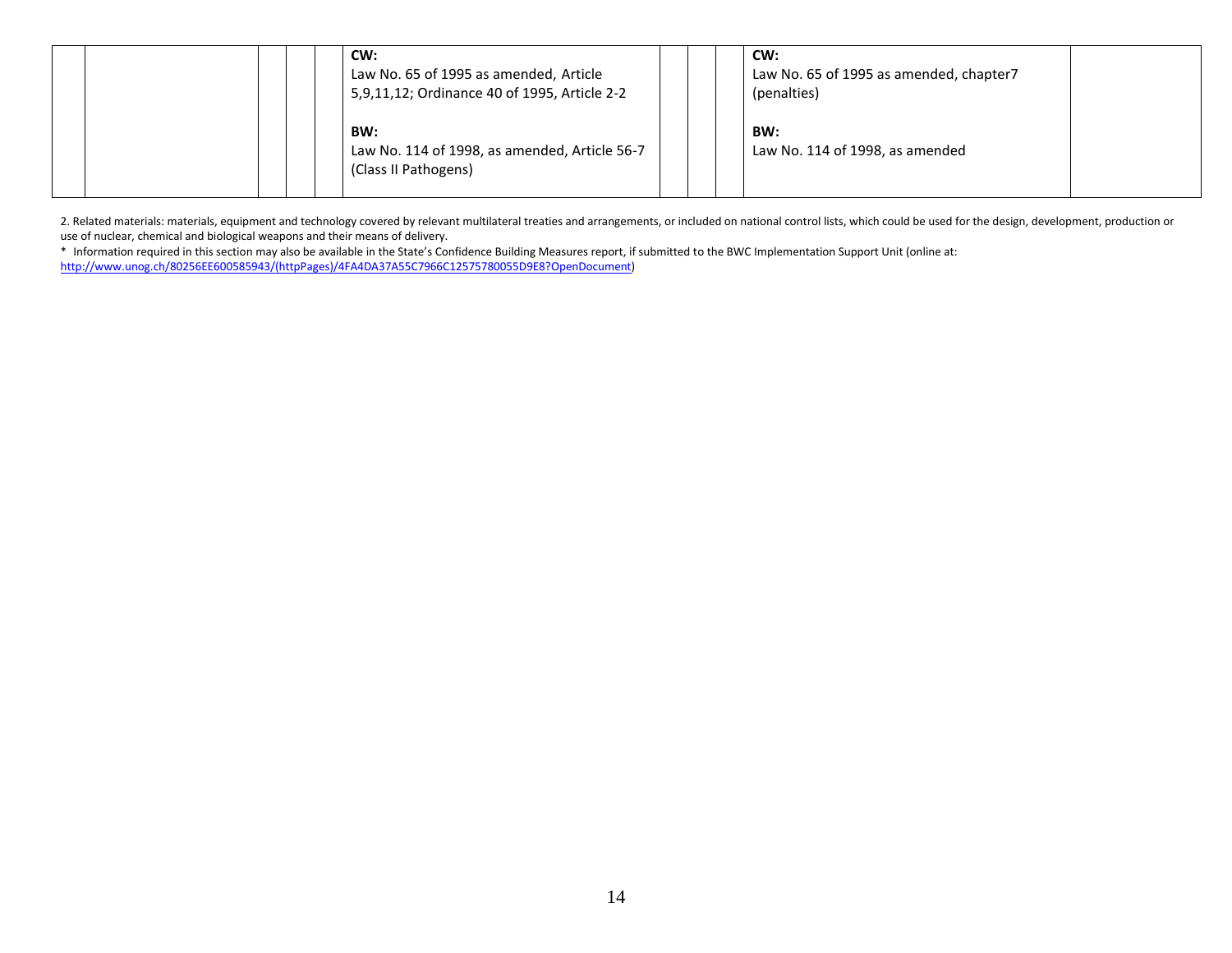#### **IV. OP 3 (a) and (b) - Account for/Secure/Physically protect NW including Related Materials (NW specific)**

|                         | <b>Measures to establish</b><br>domestic controls to prevent<br>the proliferation of NW, and<br>their means of delivery;<br>controls over related<br>materials    | <b>Source document</b>                                                                                                                                                                                                                    |  |  |  |  |  |  |  |
|-------------------------|-------------------------------------------------------------------------------------------------------------------------------------------------------------------|-------------------------------------------------------------------------------------------------------------------------------------------------------------------------------------------------------------------------------------------|--|--|--|--|--|--|--|
| 1                       | National regulatory<br>authority                                                                                                                                  | Atomic Energy Basic Act (Act No. 186 of 1955) as amended (Act No. 155 of 2004), Chapter 5 (penalties)<br><b>Nuclear Regulation Authority</b><br>Ministry of Economy, Trade and Industry<br>Ministry of Land, Infrastructure and Transport |  |  |  |  |  |  |  |
| 2                       | Licensing of nuclear<br>installations/entities/<br>use of materials                                                                                               | Act on Regulation of Nuclear Source material, Nuclear Fuel Material and Reactors (Law No. 166 of 1957 as amended):<br>permission of competent Minister required<br><b>Nuclear Regulatory Authority</b>                                    |  |  |  |  |  |  |  |
| 3                       | <b>IAEA Safeguards</b><br>Agreements                                                                                                                              | Safeguards Agreement (INFCIRC/255) in force 2 December 1977<br>Additional Protocol in force 16 December 1999                                                                                                                              |  |  |  |  |  |  |  |
| 4                       | IAEA Code of Conduct<br>on Safety and Security<br>of Radioactive Sources                                                                                          | Notification Pursuant to GC(47)/RES/7.B                                                                                                                                                                                                   |  |  |  |  |  |  |  |
| 5                       | Supplementary<br>Guidance on the Import<br>and Export of<br>Radioactive Sources of<br>the Code of Conduct on<br>the Safety and Security<br>of Radioactive Sources | Notification Pursuant to GC(47)/RES/10.D; Contact Point designated; Response to Questionnaire                                                                                                                                             |  |  |  |  |  |  |  |
| 6                       | IAEA Incident and<br><b>Trafficking Database</b>                                                                                                                  | Participates in Database Programme (Joined in 1998)                                                                                                                                                                                       |  |  |  |  |  |  |  |
| $\overline{7}$          | <b>Integrated Nuclear</b><br><b>Security Support Plan</b><br>(INSSP) / International<br><b>Physical Protection</b><br><b>Advisory Service (IPPAS)</b>             | IPPAS follow up mission November 2018                                                                                                                                                                                                     |  |  |  |  |  |  |  |
| $\mathsf{\overline{8}}$ | Applying the physical<br>protection                                                                                                                               | Law No. 166 of 1957, amended in December 2005 in accordance with the INFCIRC/255/Rev.5                                                                                                                                                    |  |  |  |  |  |  |  |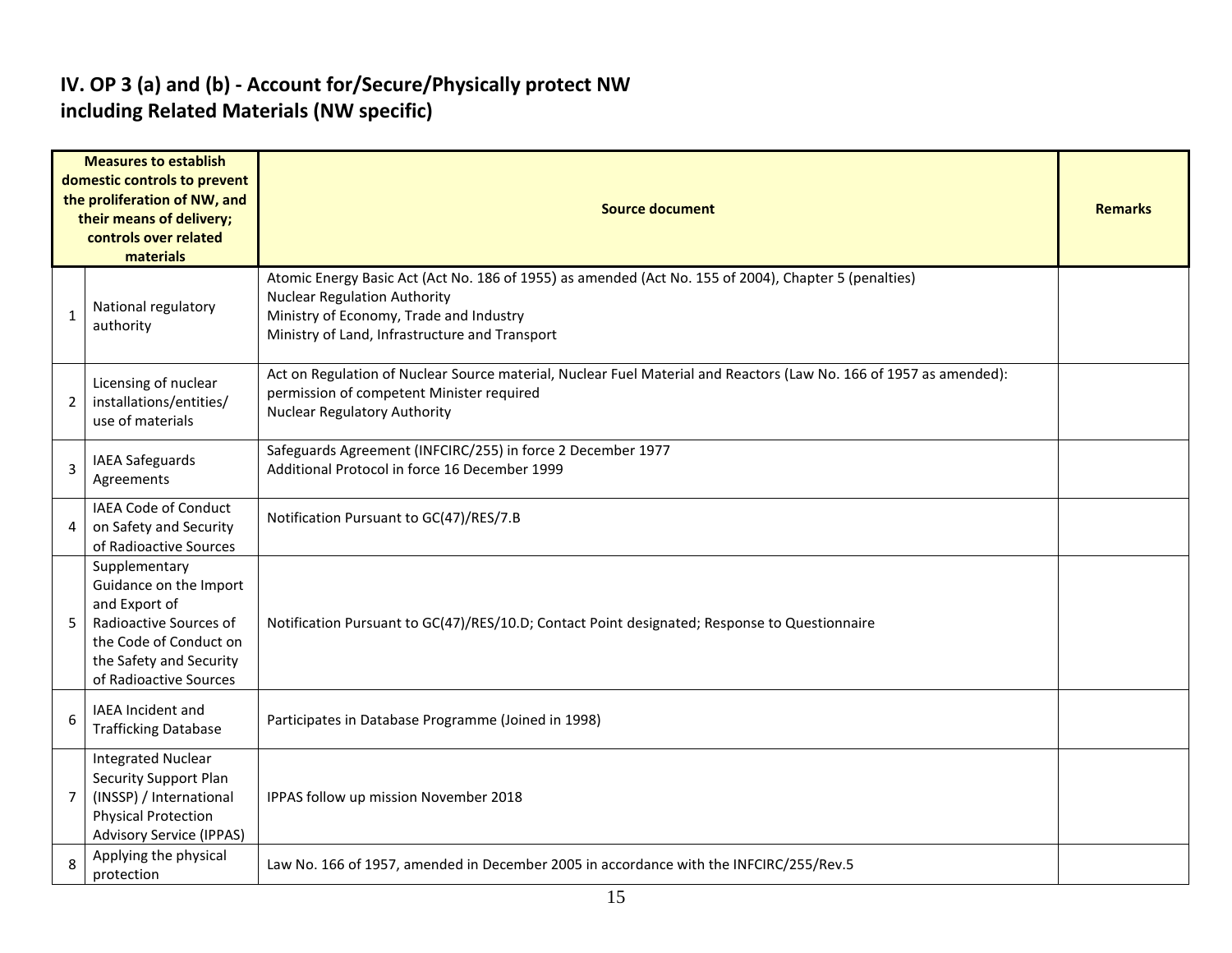|    | recommendations in<br>INFCIRC/225/Rev.5                                                   |                                                                                                                                                                                                                                                                                                                                                                                                                                                 |  |
|----|-------------------------------------------------------------------------------------------|-------------------------------------------------------------------------------------------------------------------------------------------------------------------------------------------------------------------------------------------------------------------------------------------------------------------------------------------------------------------------------------------------------------------------------------------------|--|
|    | <b>Other Agreements</b><br>related to IAEA                                                | Convention on Early Notification of a Nuclear Accident (CENNA) (9 June 1987)<br>Convention on Assistance in the Case of a Nuclear Accident or Radiological Emergency (9 June 1987)<br>Convention on Nuclear Safety (12 May 1995)<br>Joint Convention on the Safety of Spent Fuel Management and on the Safety of Radioactive Waste Management (26 Aug<br>2003)<br>Convention on Supplementary Compensation for Nuclear Damage (15 January 2015) |  |
| 10 | National legislation and<br>regulations related to<br>nuclear material<br>including CPPNM | Law No. 166 of 1957<br>Act No. 38 of 2007<br>Act No. 155 of 2004                                                                                                                                                                                                                                                                                                                                                                                |  |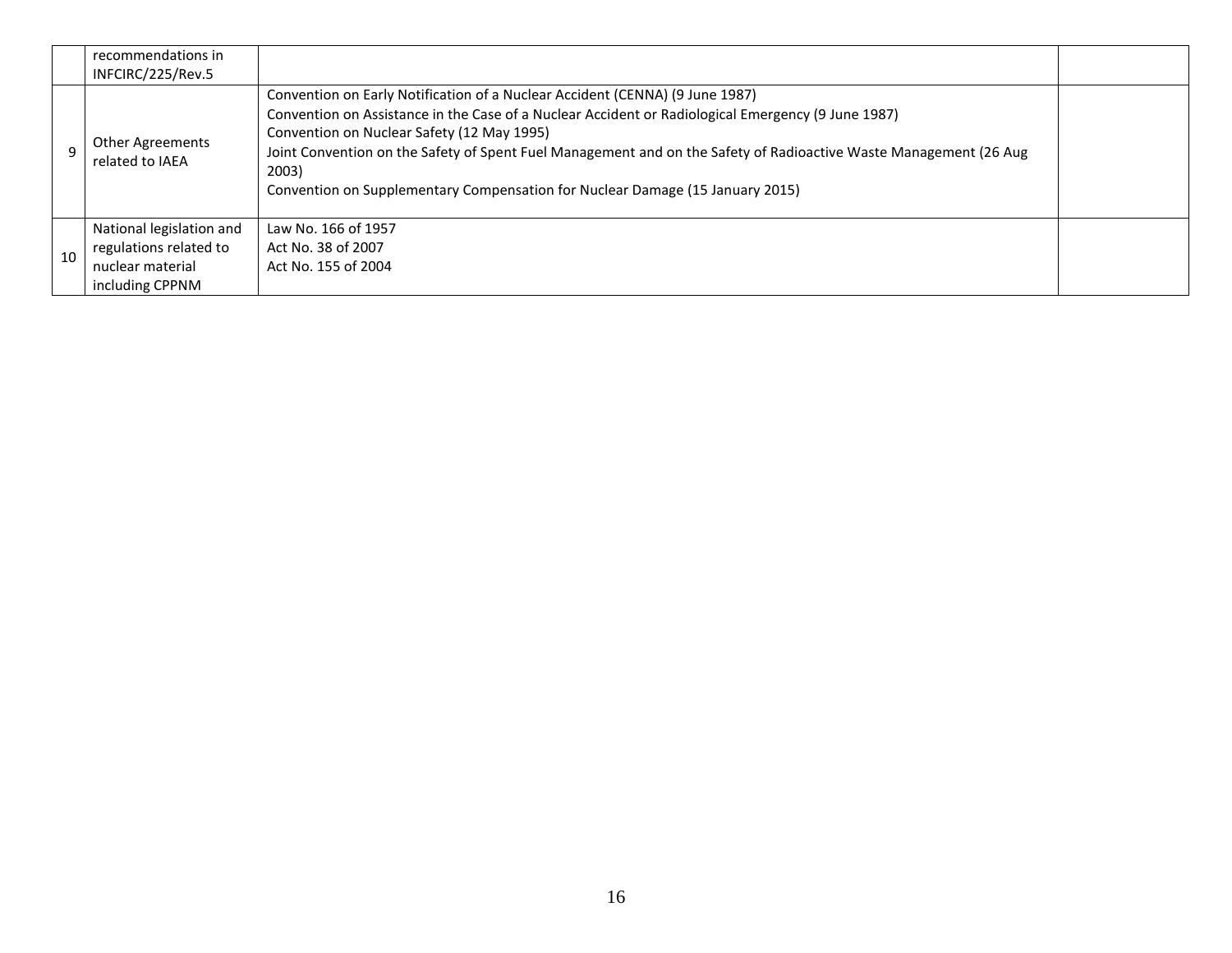#### **V. OP 3 (a) and (b) - Account for/Secure/Physically protect CW including Related Materials (CW specific)**

|                | <b>Measures to establish</b><br>domestic controls to prevent<br>the proliferation of CW, and<br>their means of delivery;<br>controls over related<br>materials | <b>Source document</b>                                                                                                                                                |  |  |  |  |  |
|----------------|----------------------------------------------------------------------------------------------------------------------------------------------------------------|-----------------------------------------------------------------------------------------------------------------------------------------------------------------------|--|--|--|--|--|
| $\overline{1}$ | National CWC authority                                                                                                                                         | National CWC Authority (organized by the Cabinet Office, the Ministry of Foreign Affairs, the Ministry of Economy, Trade<br>and Industry and the Ministry of Defense) |  |  |  |  |  |
| $\overline{2}$ | Licensing/registration of<br>installations/facilities/<br>persons/entities/use/<br>handling of related<br>materials                                            | Law No. 65 of 1995 as amended<br>Ministry of Economy, Trade and Industry                                                                                              |  |  |  |  |  |
| $\overline{3}$ | Old or abandoned<br>chemical weapons                                                                                                                           | Memorandum of Understanding between Japan and China on the Destruction of Abandoned CW in China<br>Reports to the OPCW on weapons abandoned in Japan                  |  |  |  |  |  |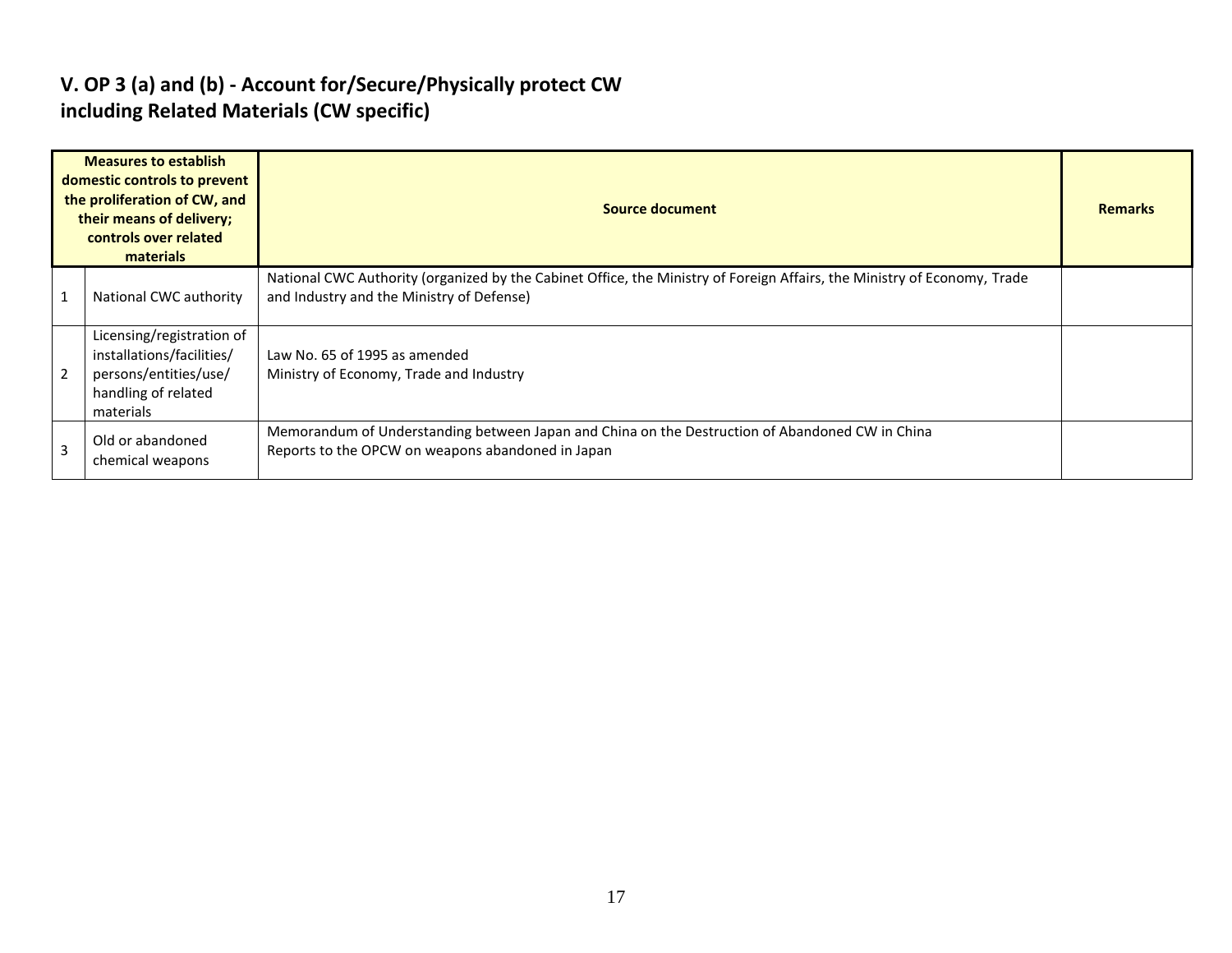#### **VI. OP 3 (a) and (b) - Account for/Secure/Physically protect BW including Related Materials (BW specific)**

| <b>Measures to establish</b><br>domestic controls to prevent<br>the proliferation of BW, their<br>means of delivery; controls<br>over related materials | Source document                                               |  |  |  |  |  |  |
|---------------------------------------------------------------------------------------------------------------------------------------------------------|---------------------------------------------------------------|--|--|--|--|--|--|
| Licensing/registration of<br>installations/facilities/<br>persons/entities/use/<br>handling of materials                                                | Law No. 114 of 1998<br>Minister of Health, Labour and Welfare |  |  |  |  |  |  |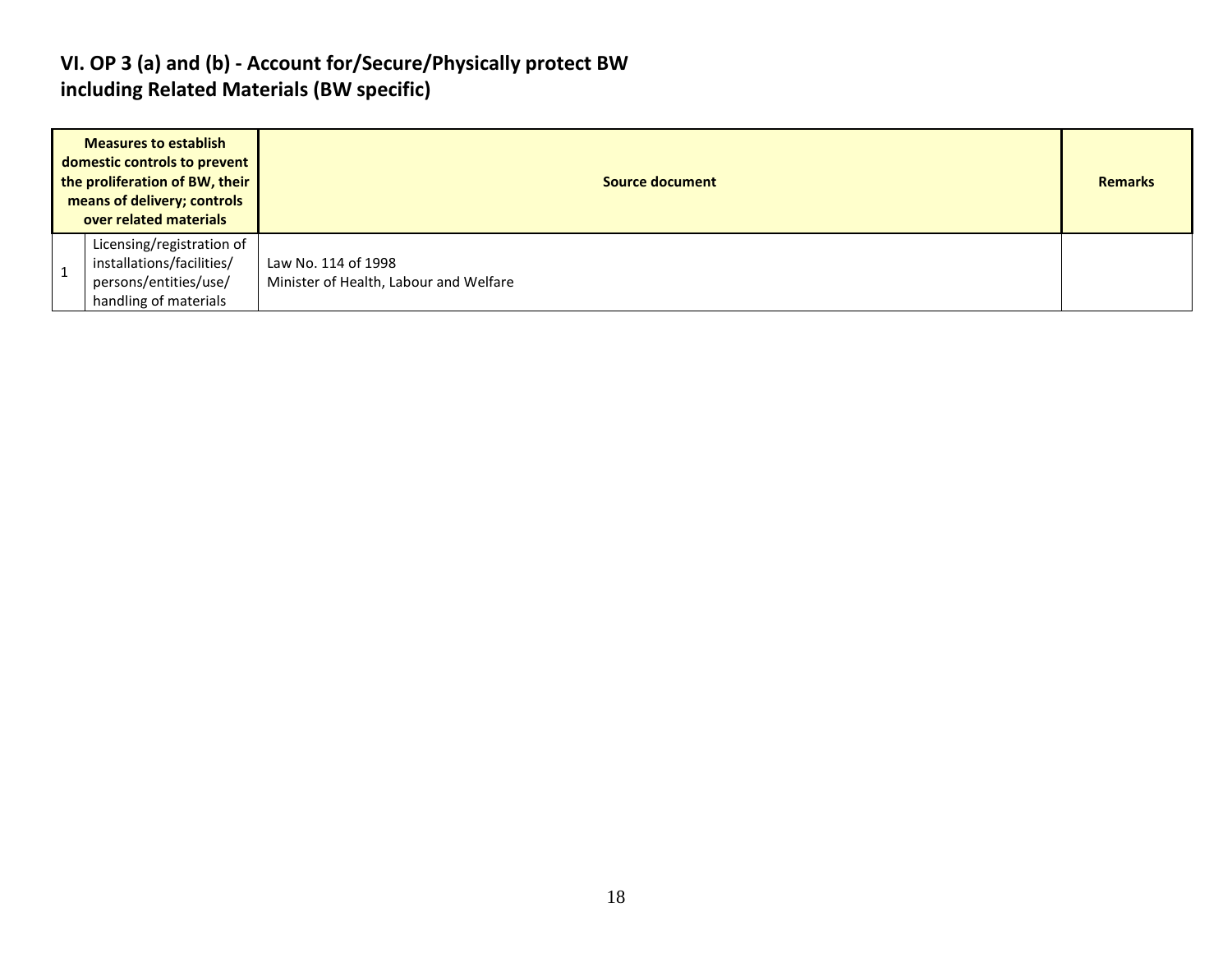# **VII. OP 3 (c) and (d) and related matters from OP 6 - Controls of NW,**

### **CW and BW, including Related Materials**

| <b>Border controls and export</b><br>and trans-shipment controls<br>to prevent the proliferation<br>of nuclear, chemical and<br>biological weapons and their<br>means of delivery including<br>related materials |                                                                                   | <b>National legal framework</b> |                                       |              |                                                                                                                                                                                                                                                                                                                                                                                                                                                               |        |                  | <b>Enforcement and civil/criminal penalties</b> |                                                                                                                                                                                                                                                                                                                                                                                                                                                                                |                |
|------------------------------------------------------------------------------------------------------------------------------------------------------------------------------------------------------------------|-----------------------------------------------------------------------------------|---------------------------------|---------------------------------------|--------------|---------------------------------------------------------------------------------------------------------------------------------------------------------------------------------------------------------------------------------------------------------------------------------------------------------------------------------------------------------------------------------------------------------------------------------------------------------------|--------|------------------|-------------------------------------------------|--------------------------------------------------------------------------------------------------------------------------------------------------------------------------------------------------------------------------------------------------------------------------------------------------------------------------------------------------------------------------------------------------------------------------------------------------------------------------------|----------------|
|                                                                                                                                                                                                                  |                                                                                   | N<br>W                          | $X$ /?<br>$\mathsf{C}$<br>B<br>W<br>W |              | <b>Source document</b>                                                                                                                                                                                                                                                                                                                                                                                                                                        | N<br>W | $X$ /?<br>C<br>W | B.<br>W                                         | <b>Source document</b>                                                                                                                                                                                                                                                                                                                                                                                                                                                         | <b>Remarks</b> |
| $\mathbf{1}$                                                                                                                                                                                                     | Border control to<br>detect, deter, prevent<br>and combat illicit<br>trafficking  | X                               | $\mathsf{X}$                          | $\mathsf{X}$ | NW/CW/BW:<br>Customs Law No. 61 of 1954, as amended<br>through 2019, Chapters IV and V<br>Japan Coast Guard Act(Act No.28 of 1948)<br>Criminal Procedure Act No. 131 of 1948<br>Self Defense Forces Law No. 165 of 1954<br>BW:<br>Quarantine Act (Act No. 201 of 1951)<br>Act on Domestic Animal Infectious Diseases<br>Control (Act No.166 of 31 May 1951), includes<br>import and export quarantines<br>Plant Protection Act (Act No. 151 of 4 May<br>1950) | X      | $\mathsf{X}$     | $\mathsf{X}$                                    | NW/CW/BW:<br>Customs Law No. 61 of 1954, as amended,<br>Chapter X (Penal Provisions), Chapter XI<br>(Investigation of Criminal Cases and Disposition<br>of Crime))<br>Customs<br>Japan Coast Guard<br>Police<br>Self Defense Forces<br>BW:<br>Quarantine Act (Act No. 201 of 1951), Articles<br>35-39<br>Act on Domestic Animal Infectious Diseases<br>Control (Act No.166 of 31 May 1951), Chapter<br>٧I<br>Plant Protection Act (Act No. 151 of 4 May<br>1950), Chapter VIII |                |
| $\overline{2}$                                                                                                                                                                                                   | Law enforcement to<br>detect, deter, prevent<br>and combat illicit<br>trafficking | X                               | X                                     | $\mathsf{X}$ | NW/CW/BW:<br>Customs Law No. 61 of 1954, as amended,<br>Chapters IV and V<br>Japan Coast Guard Act(Act No.28 of 1948)<br>Criminal Procedure Act (No. 131 of 1948)<br>Defense Agency Establishment Act (No. 164 of<br>1954)<br>Self Defense Forces Law (No. 165 of 1954)                                                                                                                                                                                       | X      | X                | $\mathsf{x}$                                    | NW/CW/BW:<br><b>Customs</b><br>Japan Coast Guard<br>Police<br>Self Defense Forces                                                                                                                                                                                                                                                                                                                                                                                              |                |
| 3                                                                                                                                                                                                                | Border control detection<br>measures                                              | X                               | X                                     | X            | NW/CW/BW:<br>X-ray                                                                                                                                                                                                                                                                                                                                                                                                                                            | X      | X                | $\mathsf{X}$                                    | NW/CW/BW:<br>X-ray                                                                                                                                                                                                                                                                                                                                                                                                                                                             |                |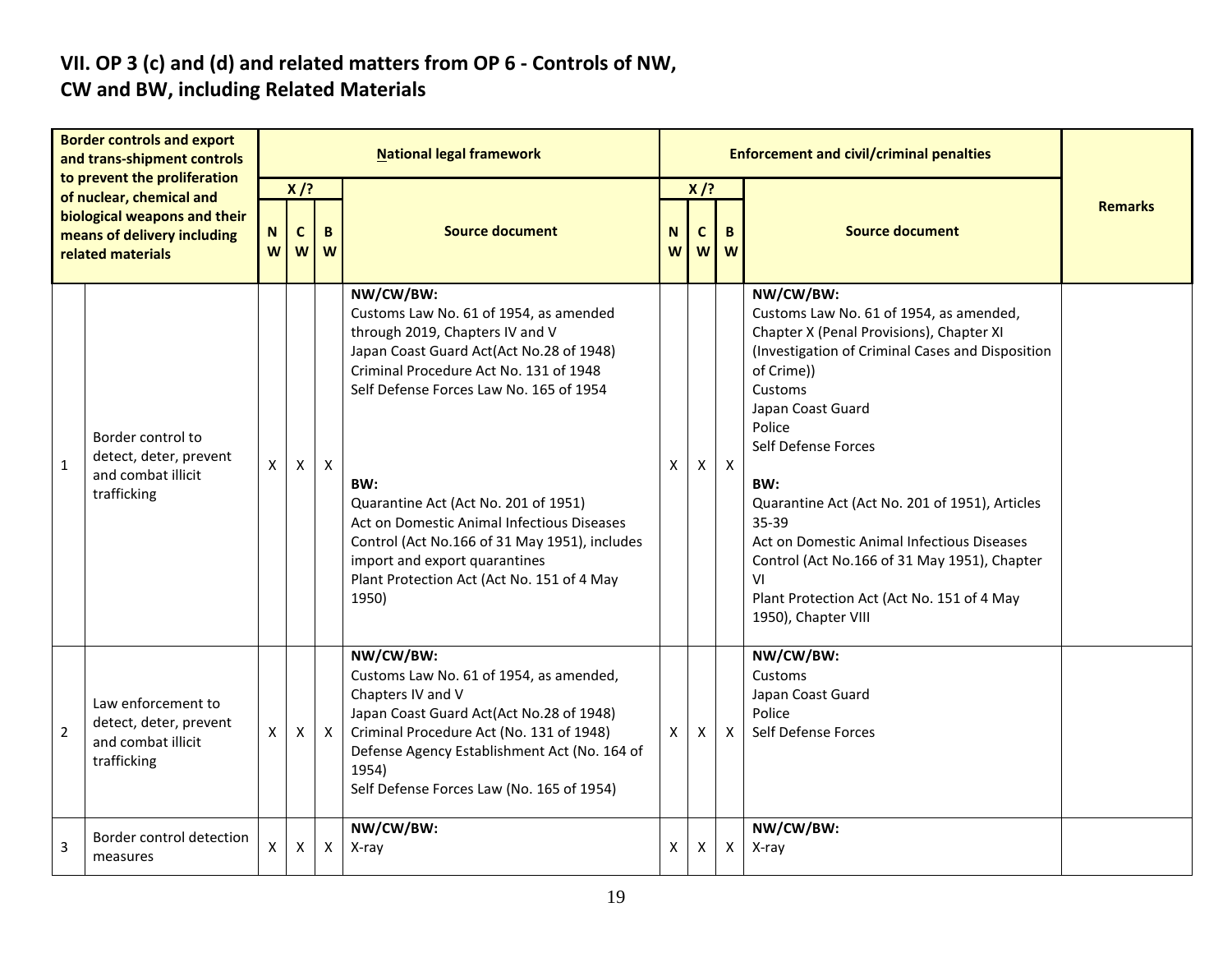| 4 | Control of brokering                                       | х                  | X              | $\mathsf{X}$     | NW/CW/BW:<br>FEFTA (No. 228 of 1949, as amended), Article<br>25<br>2009 amendments broadened control over<br>brokers, enhancing 1 June 2007 amendment to<br>require licensing of brokering<br>Foreign Exchange Order (Cabinet Order No.<br>260 of 1980, as amended through 2018),<br>Article 17(3)                                                                | x  | X            | X                         | NW/CW/BW:<br>FEFTA (No. 228 of 1949 as amended), Article 70                                                                                                                                                                           |  |
|---|------------------------------------------------------------|--------------------|----------------|------------------|-------------------------------------------------------------------------------------------------------------------------------------------------------------------------------------------------------------------------------------------------------------------------------------------------------------------------------------------------------------------|----|--------------|---------------------------|---------------------------------------------------------------------------------------------------------------------------------------------------------------------------------------------------------------------------------------|--|
| 5 | Export control<br>legislation in place                     | х                  | $\mathsf{X}$   | $\mathsf{X}$     | NW/CW/BW:<br>FEFTA (No. 228 of 1949 as amended), Article<br>25 and 48<br>Export Trade Control Order (Cabinet Order No.<br>378 of 1949, as amended through 2019): goods<br>Foreign Exchange Order (Cabinet Order No.<br>260 of 1980, as amended through 2018):<br>technologies<br>Customs Law No. 61 of 1954                                                       | X. | X            | $\mathsf{X}$              | NW/CW/BW:<br>FEFTA (No. 228 of 1949 as amended), Article<br>$53, 69-6(2)$<br>amendments in 2009 increased punishments<br>Police and Coast Guard investigate cases of<br>violations of the FEFTA (No. 228 of 1998 as<br>amended)       |  |
| 6 | Licensing provisions and<br>Authority                      | X                  | $\pmb{\times}$ | $\mathsf{X}$     | NW/CW/BW:<br>FEFTA (No. 228 of 1949 as amended) Article 25<br>and 48 stipulate the need for an export license<br>Export Trade Control Order (Cabinet Order No.<br>378 of 1949, as amended): goods<br>Foreign Exchange Order (Cabinet Order No.<br>260 of 1980, as amended): technologies<br>Customs Law No. 61 of 1954<br>Ministry of Economy, Industry and Trade | X  |              | $\boldsymbol{\mathsf{X}}$ | NW/CW/BW:<br>Any FEFTA (No. 228 of 1949 as amended)<br>violations are punishable<br>Police and Coast Guard investigate cases of<br>violations of the FEFTA (No. 228 of 1998 as<br>amended)<br>Ministry of Economy, Industry and Trade |  |
| 7 | Control lists of<br>materials, equipment<br>and technology | X                  | X              | $\mathsf{X}$     | NW/CW/BW:<br>Items listed by the control regimes:<br>List 1 of the Export Trade Control Order<br>(Cabinet Order No. 378 of 1949 as amended):<br>goods<br>List of the Foreign Exchange Order (Cabinet<br>Order No. 260 of 1980, as amended):<br>Technologies                                                                                                       | X  | X            | X                         | NW/CW/BW:<br>FEFTA (No. 228 of 1949 as amended) and<br>regulations                                                                                                                                                                    |  |
| 8 | Intangible technology<br>transfers                         | $\pmb{\mathsf{X}}$ | $\mathsf{X}$   | $\boldsymbol{X}$ | NW/CW/BW:<br>FEFTA (No. 228 of 1949, as amended), Articles<br>25(1)(i)                                                                                                                                                                                                                                                                                            | X. | $\mathsf{x}$ | $\mathsf{X}$              | NW/CW/BW:<br>FEFTA (No. 228 of 1949 as amended), Article<br>$25 - 2$                                                                                                                                                                  |  |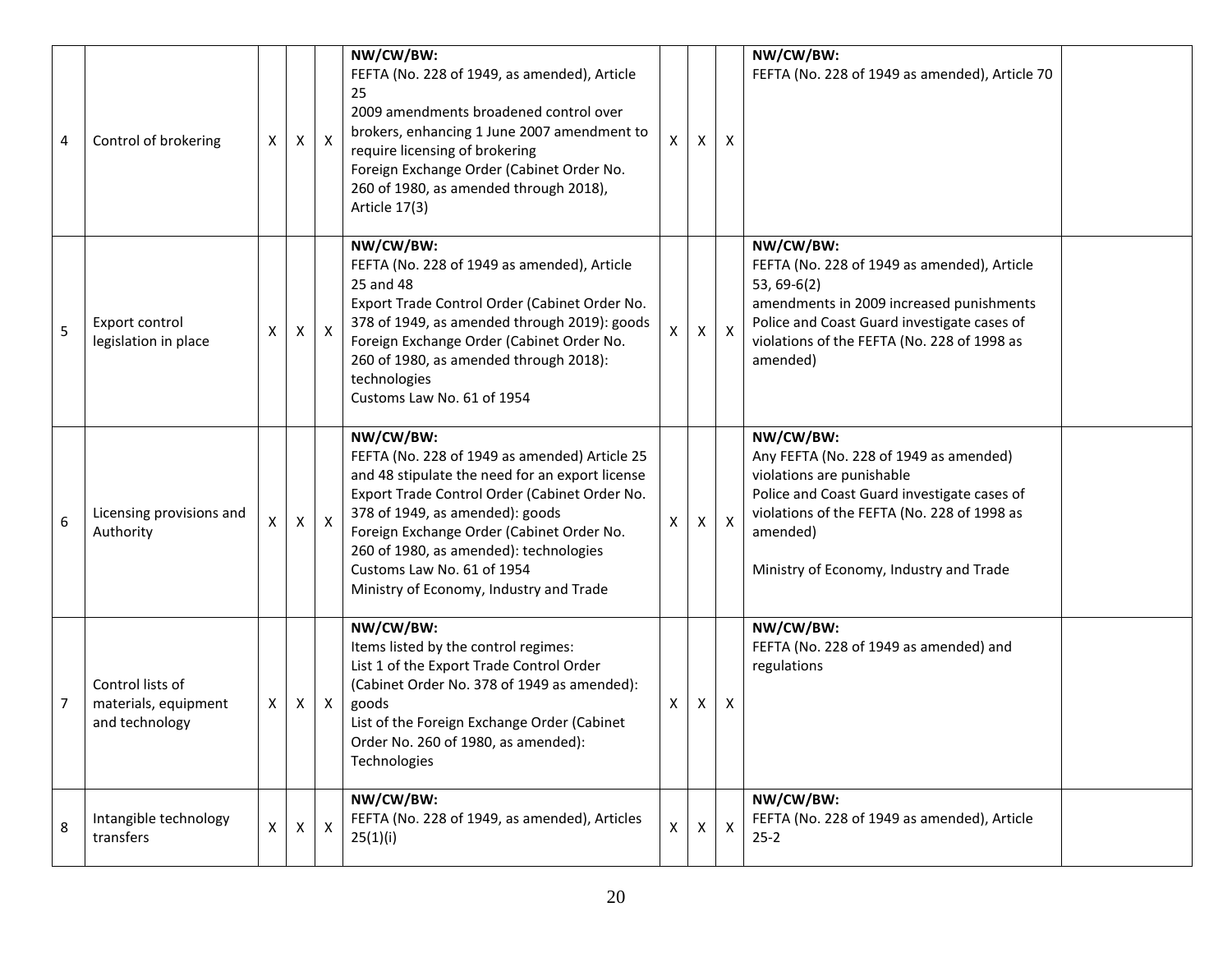|    |                                   |                |              |              | Foreign Exchange Order (Cabinet Order No.<br>260 of 1980, as amended), Article 17:<br>technologies                                                                                                                                                                                                                                                                                                                                                                                                          |              |              |                           |                                                                                                          |  |
|----|-----------------------------------|----------------|--------------|--------------|-------------------------------------------------------------------------------------------------------------------------------------------------------------------------------------------------------------------------------------------------------------------------------------------------------------------------------------------------------------------------------------------------------------------------------------------------------------------------------------------------------------|--------------|--------------|---------------------------|----------------------------------------------------------------------------------------------------------|--|
| 9  | Inclusion of means of<br>delivery | X              | X            | $\mathsf{X}$ | NW/CW/BW:<br>FEFTA (No. 228 of 1949, as amended), Articles<br>25 and 48,<br>List 1 of Cabinet Order No. 378 of 1949: goods<br>List 1 of Cabinet Order no. 260 of 1980:<br>technology                                                                                                                                                                                                                                                                                                                        | X.           | Χ            | X                         | NW/CW/BW:<br>FEFTA (No. 228 of 1949 as amended), Article<br>$69-6(2)$                                    |  |
| 10 | End-user controls                 | X              | X            | X            | NW/CW/BW:<br>FEFTA (No. 228 of 1949 as amended in 2009):<br>End-users list has been established and<br>updated annually<br>Two Cabinet Orders regarding security export<br>control were revised on 27th of August 2008 in<br>order to improve control on non-listed items<br>for military end-use.                                                                                                                                                                                                          | X            | X            | $\times$                  | NW/CW/BW:<br>FEFTA (No. 228 of 1949 as amended in 2009)<br>and regulations<br>Foreign End-User List      |  |
| 11 | Catch all clause                  | X              | Χ            | Χ            | NW/CW/BW:<br>FEFTA (No. 228 of 1949 as amended in 2009):<br>Catch-all controls introduced April 2002<br>Two Cabinet Orders regarding security export<br>control were revised on 27th of August 2008 in<br>order to improve control on non-listed items<br>for military end-use.<br>Attached List 1 of the Export Trade Control<br>Order (Cabinet Order No. 378 of 1949 as<br>amended): goods<br>Attached List of the Foreign Exchange Order<br>(Cabinet Order No. 260 of 1980, as amended):<br>Technologies | X            | X.           | X                         | NW/CW/BW:<br>FEFTA (No. 228 of 1949 as amended in 2009)<br>Foreign End-User List                         |  |
|    | 12 Transit control                | $\mathsf{X}^-$ |              | $X \mid X$   | NW/CW/BW:<br>Cargo Inspection Act (Act No. 43 of 2010)<br>(relevant to DPRK sanctions, including control<br>of exports to non-state actors)                                                                                                                                                                                                                                                                                                                                                                 |              |              |                           | NW/CW/BW:<br>Cargo Inspection Act (Act No. 43 of 2010)<br>$X \mid X \mid X$ (relevant to DPRK sanctions) |  |
| 13 | Trans-shipment control            | $\mathsf{X}$   | $\mathsf{X}$ | $\mathsf{X}$ | NW/CW/BW:<br>FEFTA (No. 228 of 1949 as amended), Article<br>48(1) extended in 1 June 2007 to cover<br>transhipments                                                                                                                                                                                                                                                                                                                                                                                         | $\mathsf{X}$ | $\mathsf{X}$ | $\boldsymbol{\mathsf{x}}$ | NW/CW/BW:<br>FEFTA (No. 228 of 1949 as amended)                                                          |  |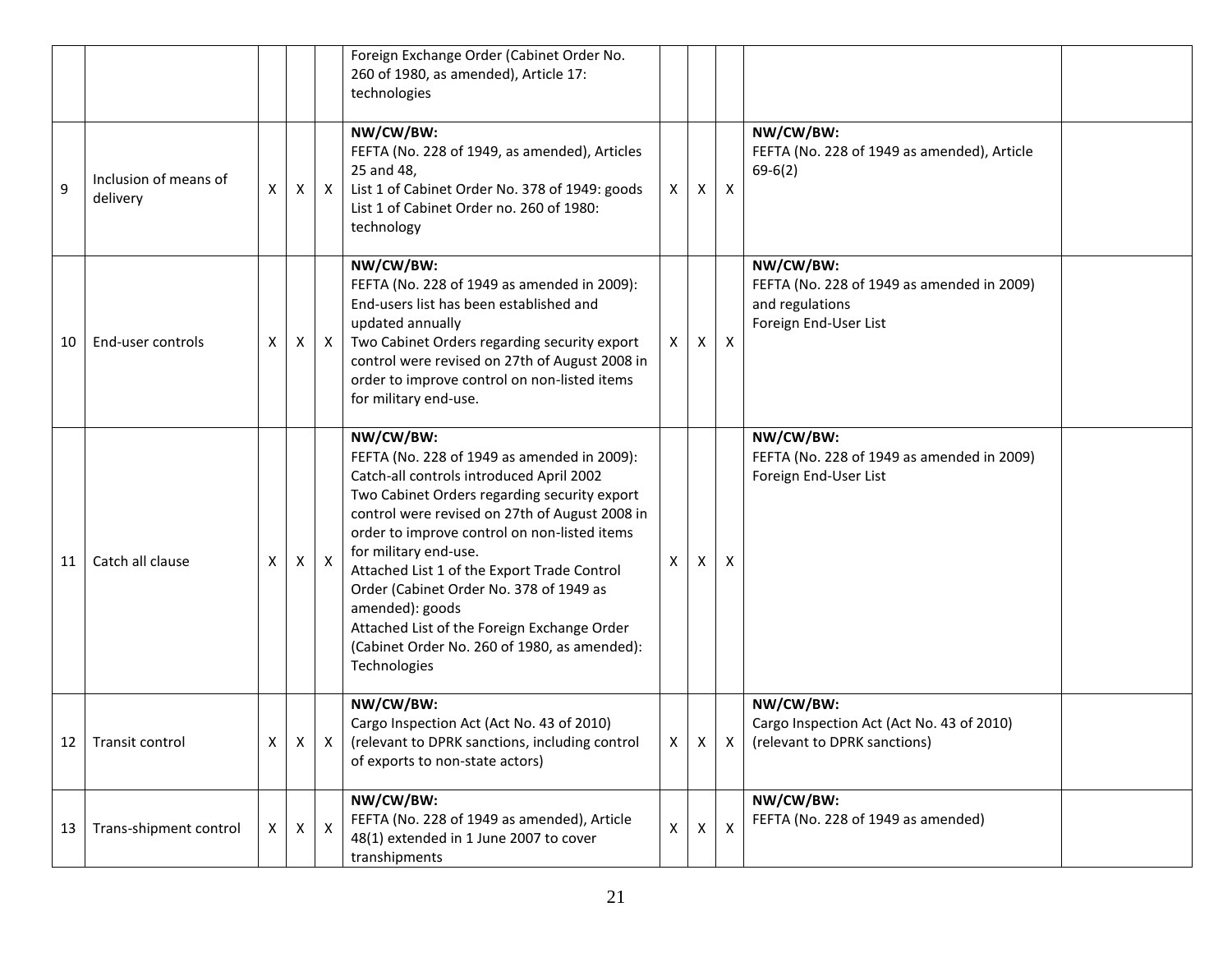|    |                                                                                                                                        |   |   |              | Export Trade Control Order (Cabinet Order No.<br>378 of 1949 as amended), Article 4(1)                                                                                                                               |   |   |                           |                                                                                                             |
|----|----------------------------------------------------------------------------------------------------------------------------------------|---|---|--------------|----------------------------------------------------------------------------------------------------------------------------------------------------------------------------------------------------------------------|---|---|---------------------------|-------------------------------------------------------------------------------------------------------------|
| 14 | Re-export control                                                                                                                      | X | X | X            | NW/CW/BW:<br>FEFTA (No. 228 of 1949 as amended): Consent<br>of the Ministry of Economy, Trade and Industry<br>is required<br>Export Trade Control Order (Cabinet Order No.<br>378 of 1949, as amended), Article 4(1) | x | X | $\boldsymbol{\mathsf{x}}$ | NW/CW/BW:<br>FEFTA (No. 228 of 1949 as amended)                                                             |
| 15 | Control over financing of<br>exports/transhipments<br>that would contribute to<br>proliferation                                        | X | X | $\mathsf{X}$ | NW/CW/BW:<br>FEFTA (No. 228 of 1949, as amended),<br>Articles $16(1)$ and $24(1)$<br>Act on Punishment of Financing to Offences of<br>Public Intimidation (Act No. 67 of 2002) (on<br>terrorism financing)           | X | X | $\boldsymbol{\mathsf{X}}$ | NW/CW/BW:<br>FEFTA (No. 228 of 1949, as amended), Chapter<br>Law No.67 of 2002                              |
| 16 | Control over services<br>related to exports/<br>transhipments that<br>would contribute to<br>proliferation including<br>transportation | X | X | $\mathsf{x}$ | NW/CW/BW:<br>FEFTA (No. 228 of 1949 as amended) Articles<br>25(6)                                                                                                                                                    | X | X | X                         | NW/CW/BW:<br>FEFTA (No. 228 of 1949 as amended), Chapter<br>Law No. 45 of 1908 (Penal Code), Articles 60-65 |